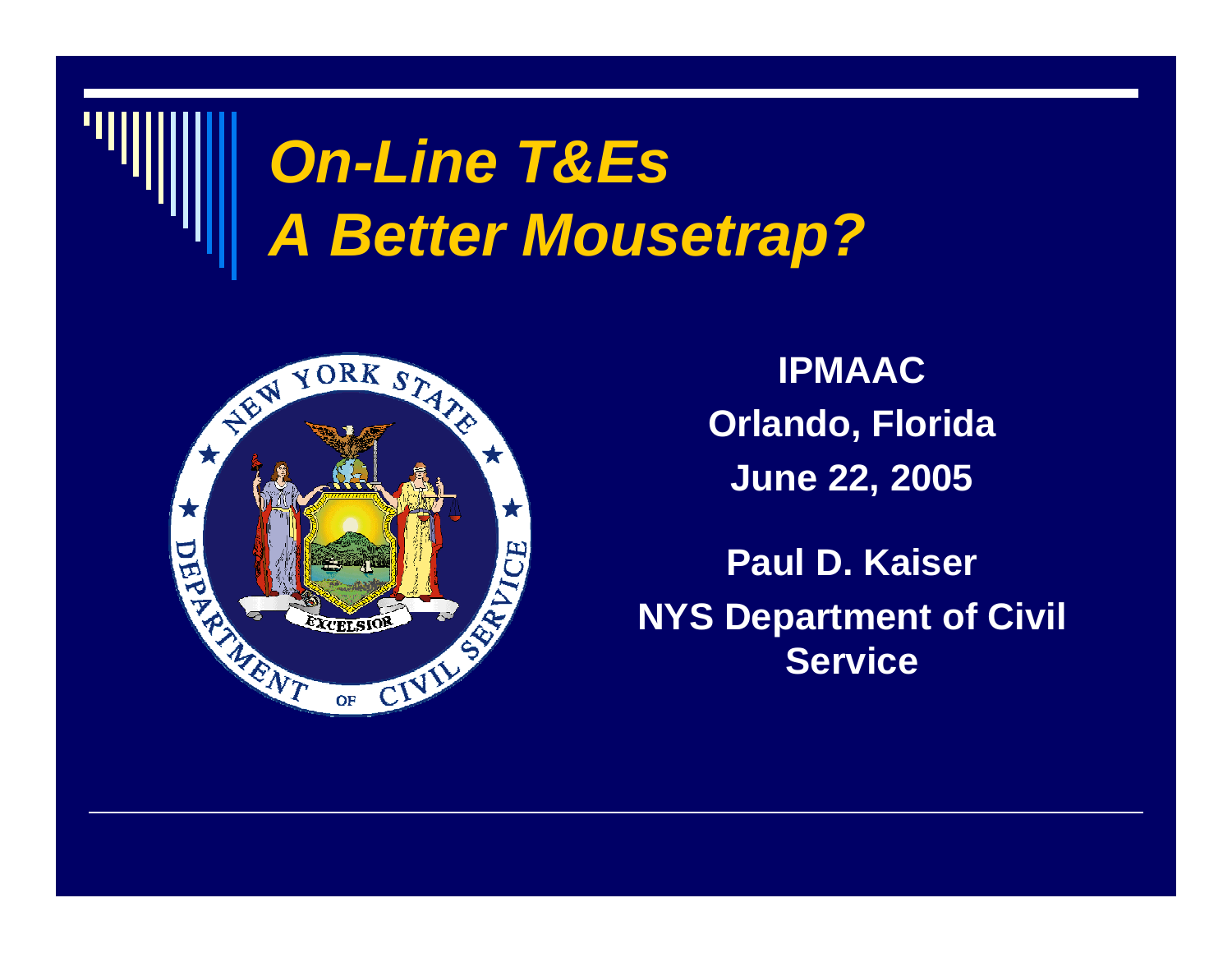#### *Department of Civil Service*

#### *Provides*

- **Merit System Administration**
- **Human Resource Management**
- **Technical Assistance**
- *To*
- $\frac{1}{2}$ **70 State Agencies**
- **105 Local Municipalities**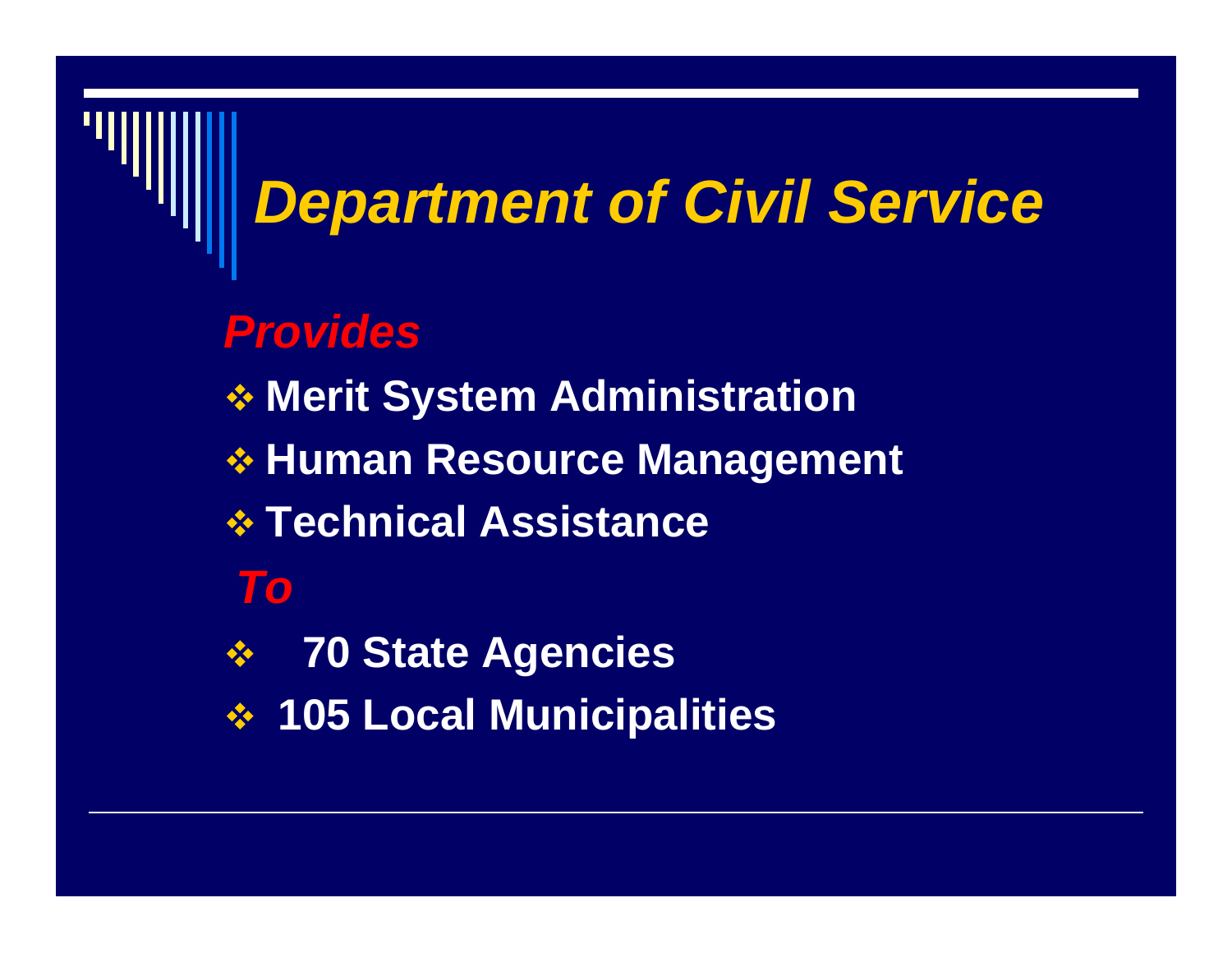### *Examination Services (2003 Examination Services (2003-4)*

| 823         | <b>State exams held</b>              |
|-------------|--------------------------------------|
| 4,523       | <b>Local exam requests processed</b> |
| $116,000 +$ | <b>Applications for state exams</b>  |
| $ 91,000+$  | <b>Local scheduled candidates</b>    |
| 5,000       | <b>Written tests scored</b>          |
| 463         | <b>Non-written tests scored</b>      |
| 31,000      | <b>Test questions used</b>           |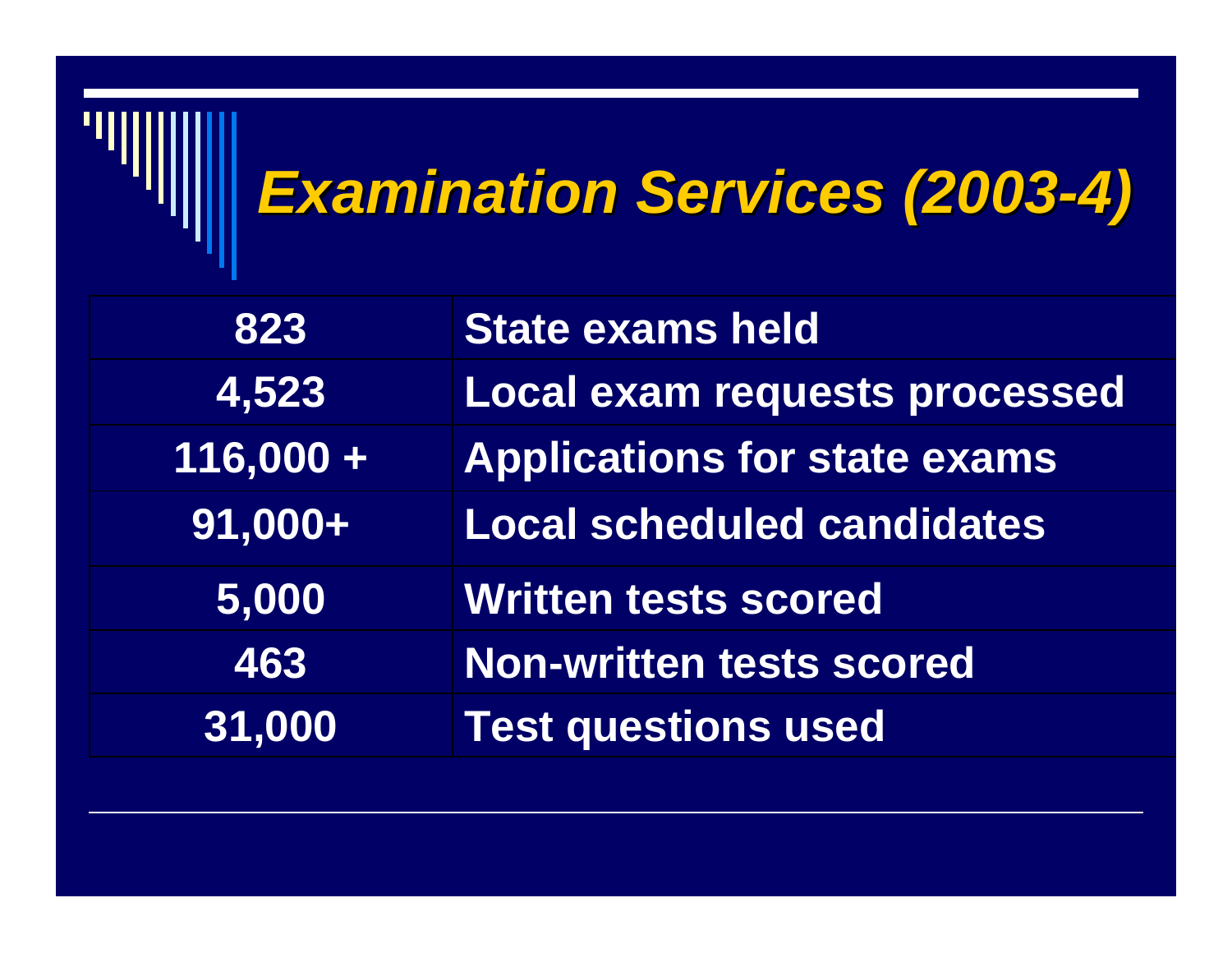#### *Types of Tests We Do*

 **multiple choice written simulation exercises free-answer written tests structured interviews performance tests T&E ratings listening tests foreign-language testing video based tests**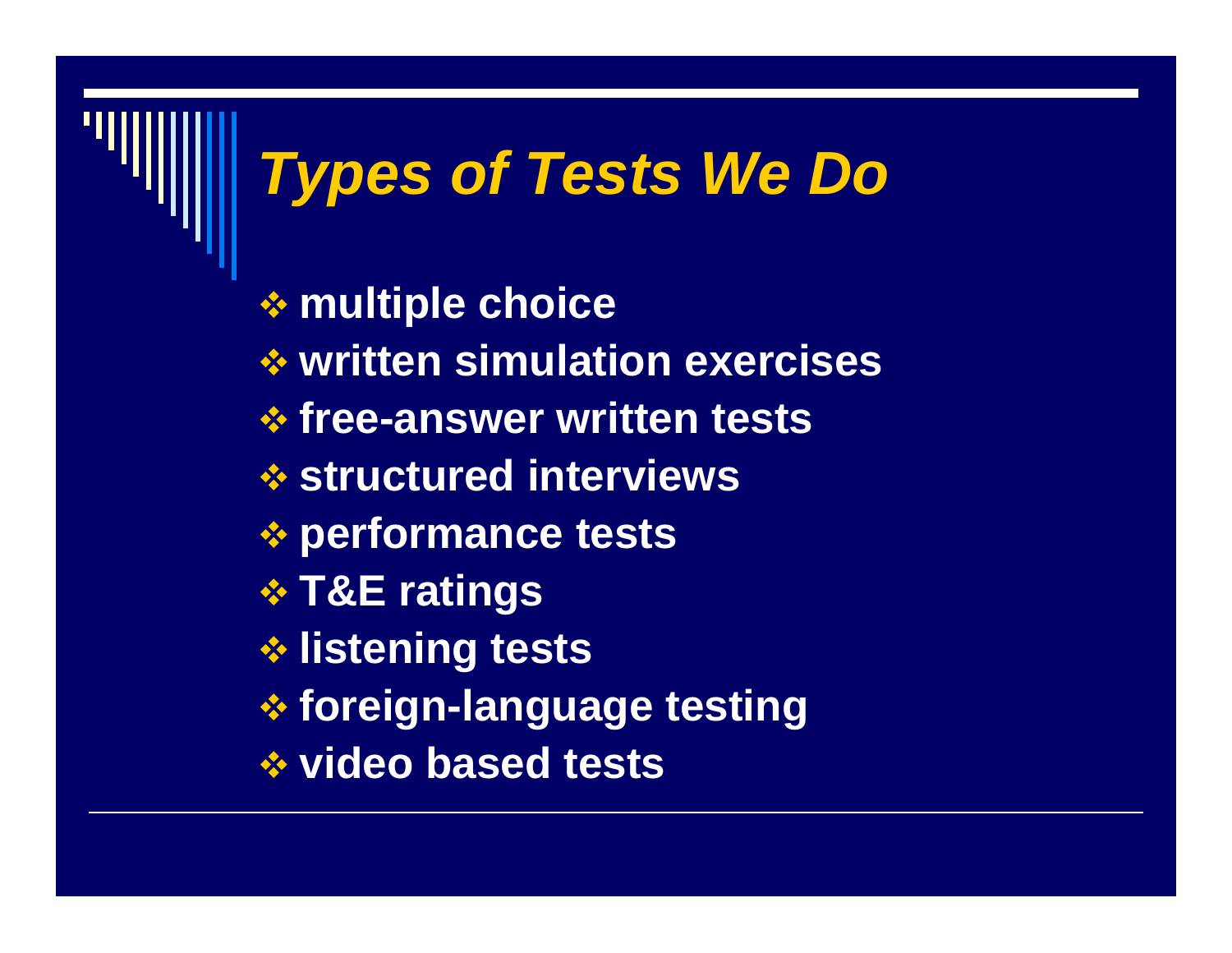

*Why/When Do T&Es?*

 **highly credentialized positions no written test material available small candidate counts**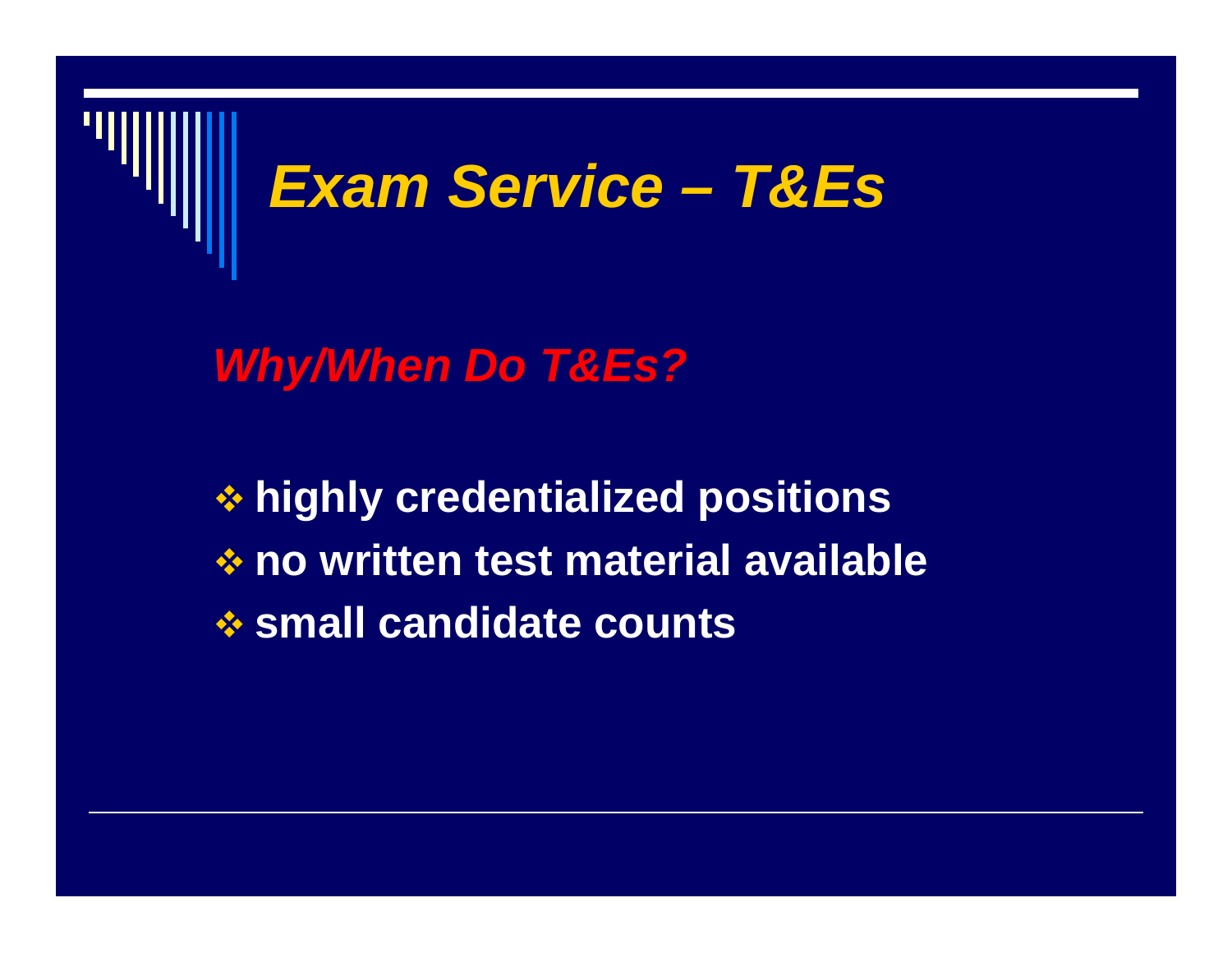

*Point Factor Ratings*

- **degrees obtained**
- **certifications**
- **relevant training/CE courses**
- **job-relevant experiences**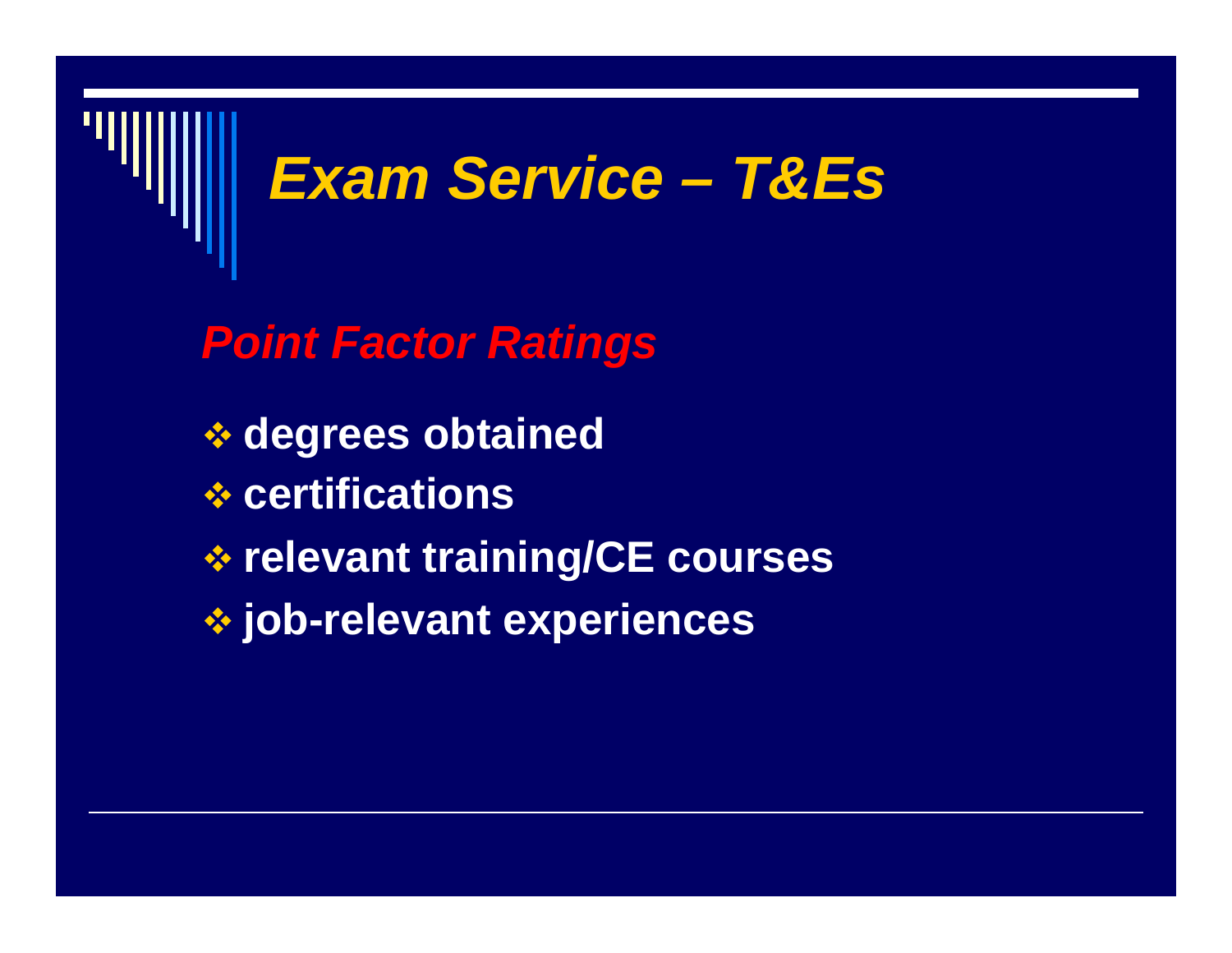#### *Advantages*

- $\frac{1}{2}$ **standardized and 'fair' process**
- 参 **accepted when occupation is highly credentialized**
- **easier to develop, administer and score than written tests for small candidate populations**
- **decentralized administration**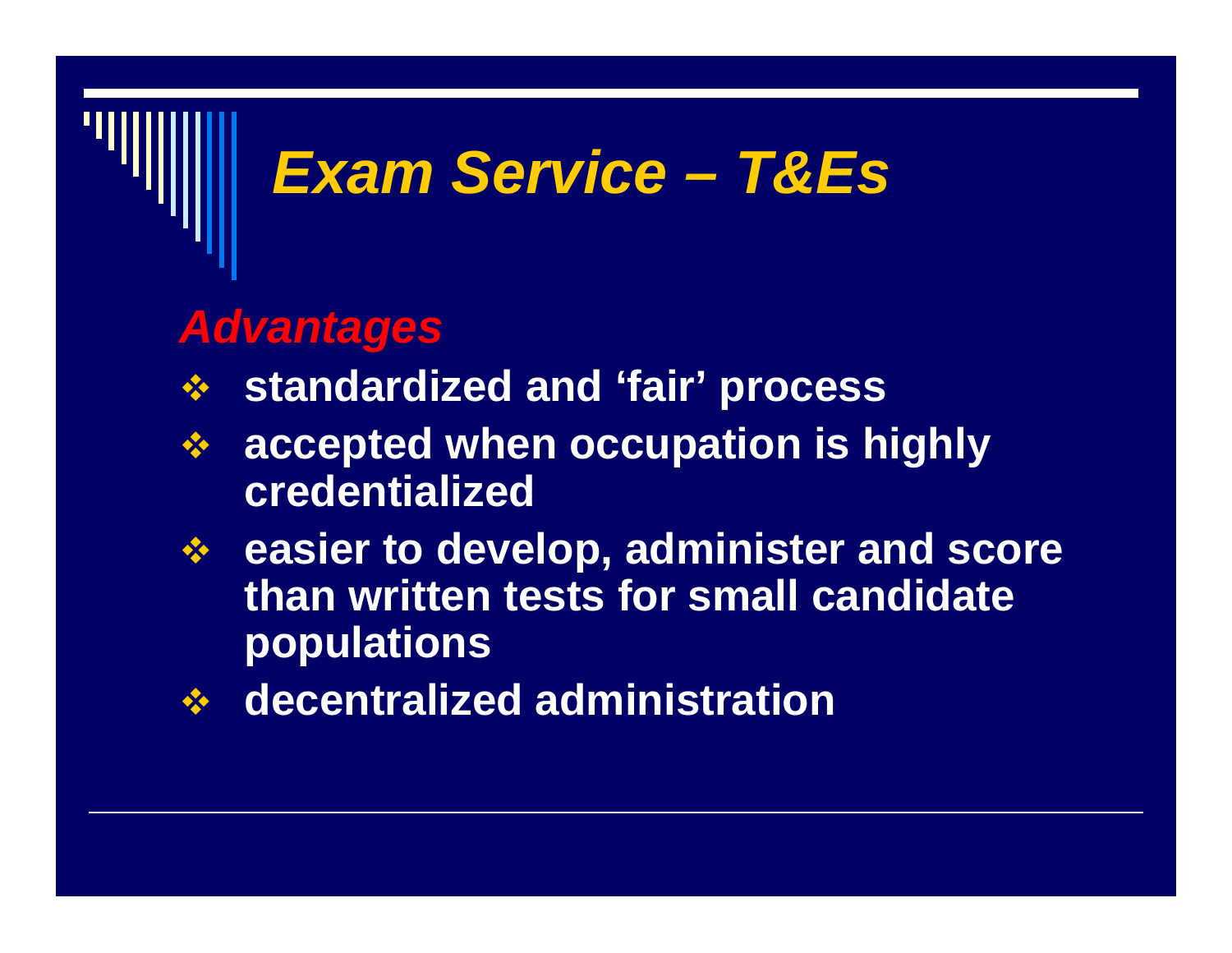#### *Constructed-Response Model*

- **candidates provide narrative descriptions of their relevant training and experience**
- **candidates submit supplemental questionnaire, resumes, attachments and notes**
- **scored by raters who apply a predetermined rating scale to information presented by candidates**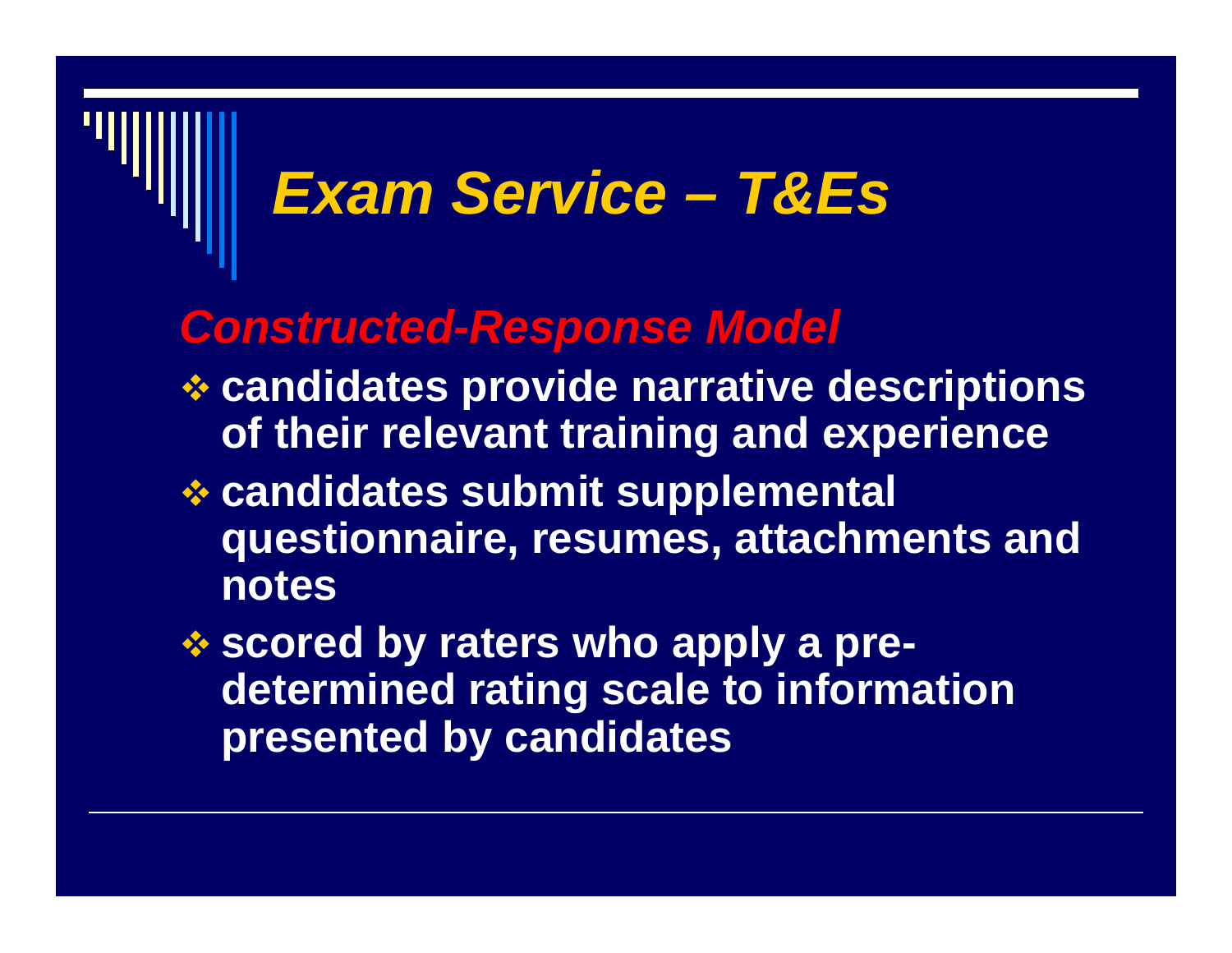*Constructed-Response Model*  **substantial 'after' work comparing sometimes indecipherable information to the rating scale subject to error can be laborious workload dependent on # of candidates**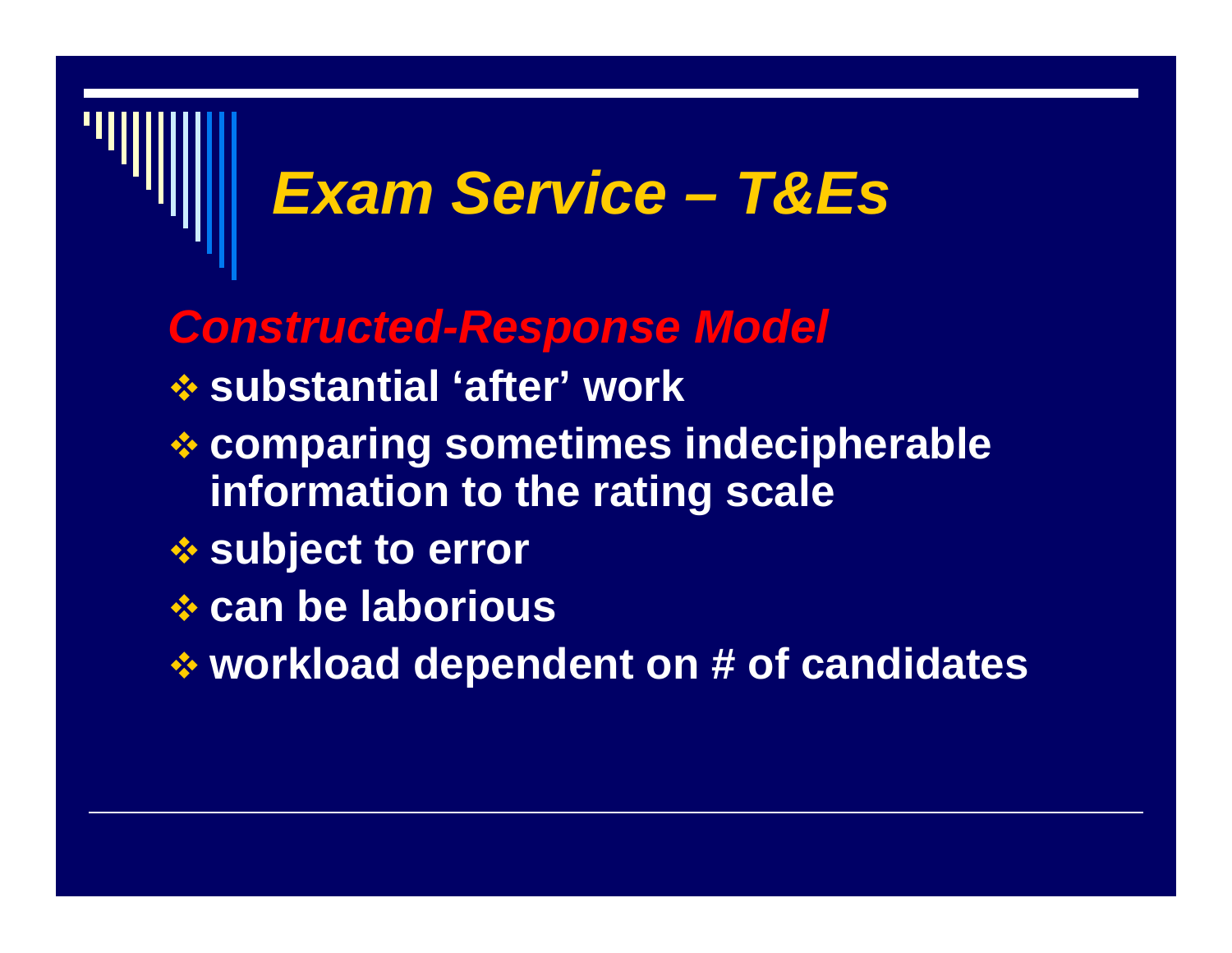#### *Disadvantages*

- **evidence of low validity**
- **difficult to develop rating scales**
- **laborious and slow rating process**
- **score confounded by quality of write-up**
- **verification of statements difficult**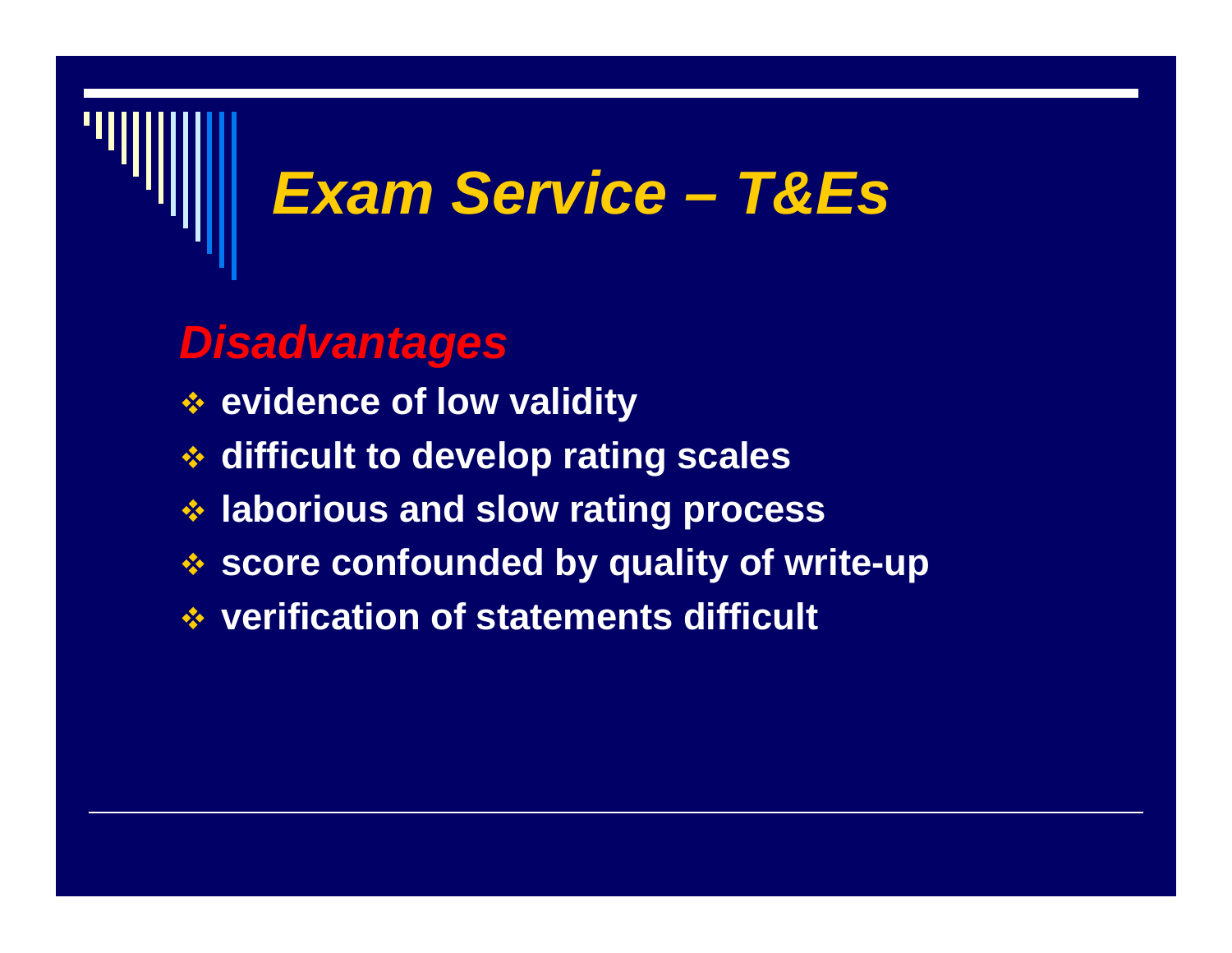*Disadvantages result in* **untimely service provisional appointments substantial communications flow centralized decision making considerable test to list timeframe**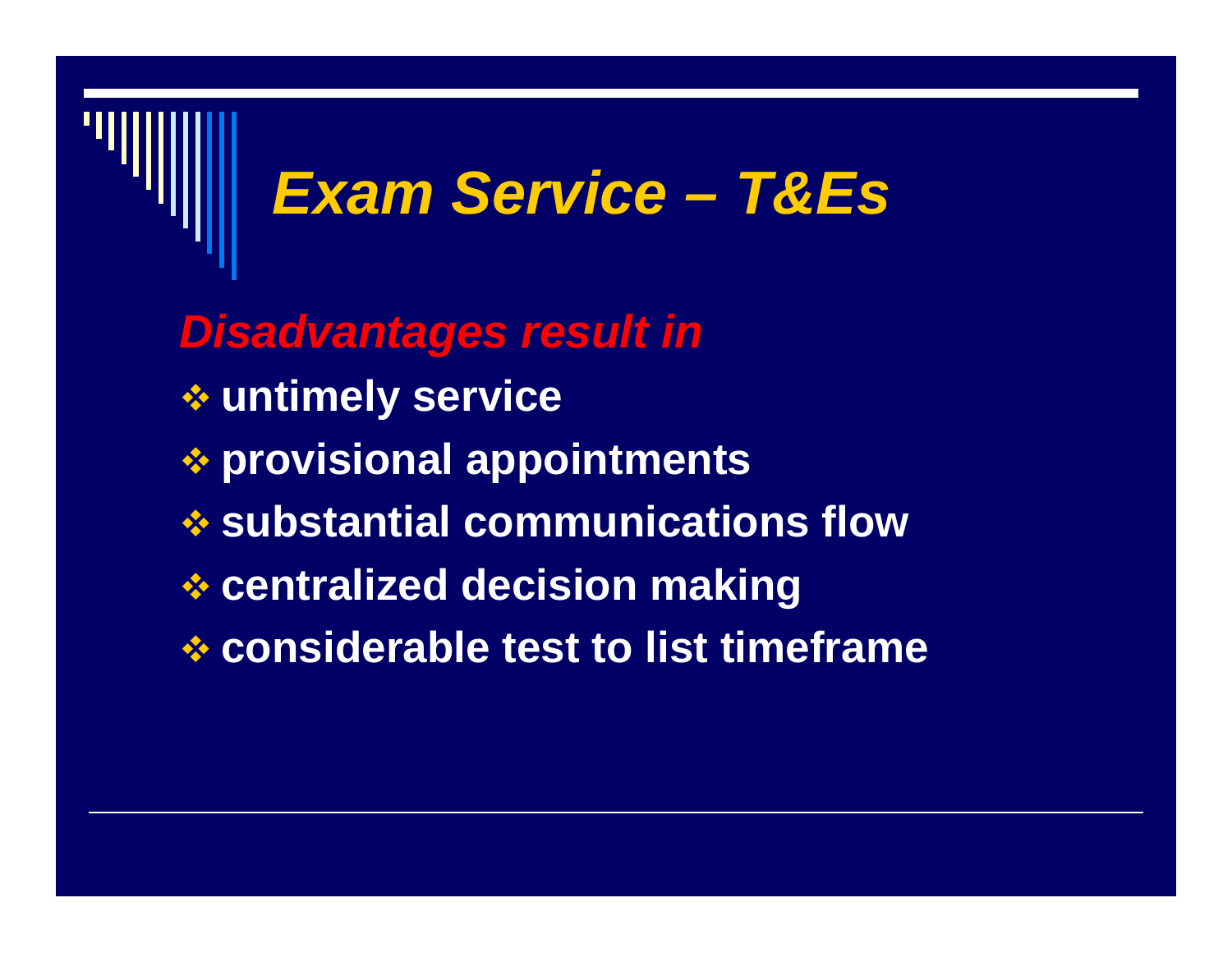- *Program Goals*
- **faster examination service**
- **automated program**
- **faster examination processing**
- **maintain sound measurement procedures**
	- **quality not sacrificed for speed**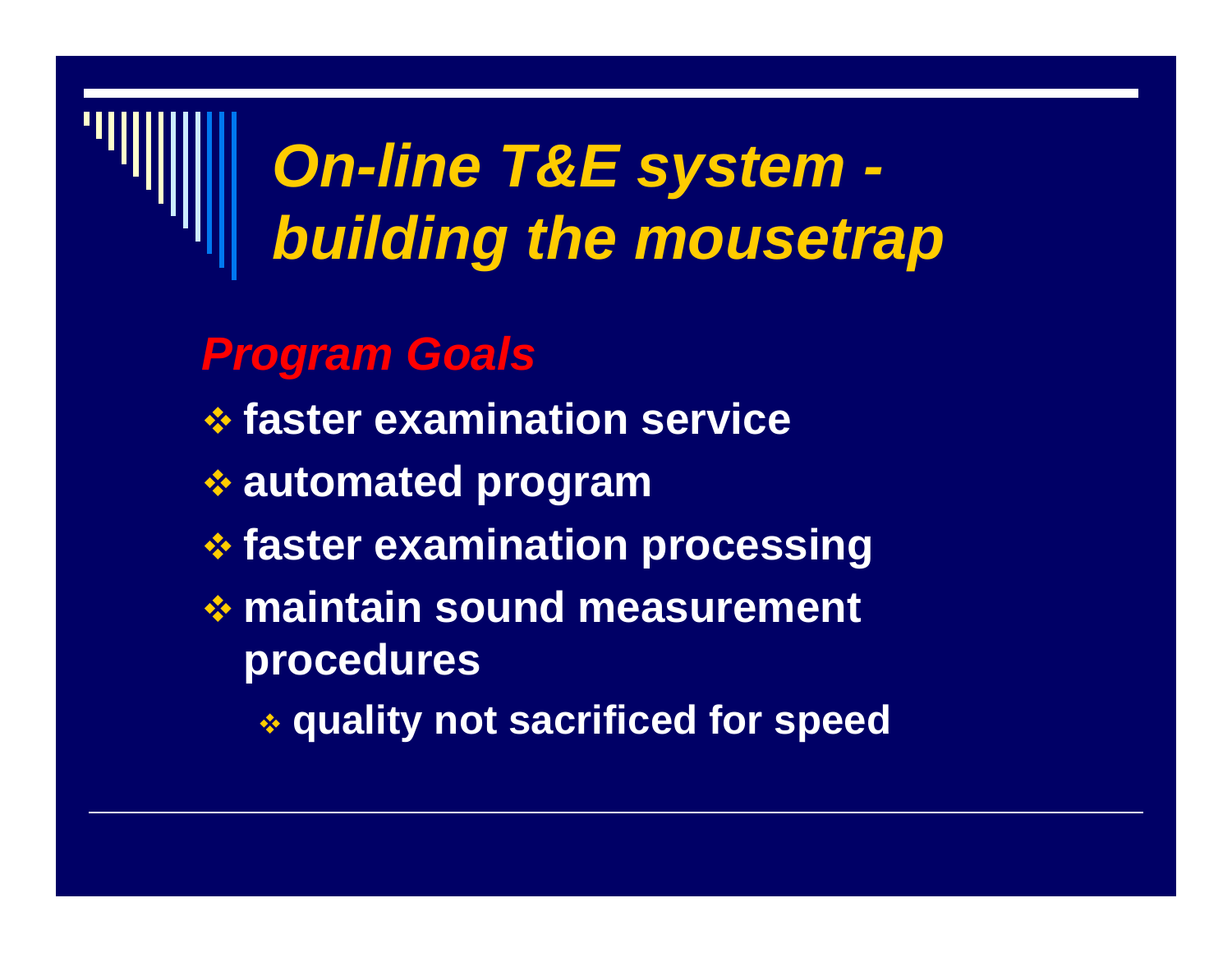#### *System Goals*

**construct title-specific T&E questionnaires**

**collect applicant responses on-line**

- **check applicant minimum qualifications**
- **manage applicant information**
- **immediately score**
- **provide lists to locals on-line**

**produce personalized rating sheets**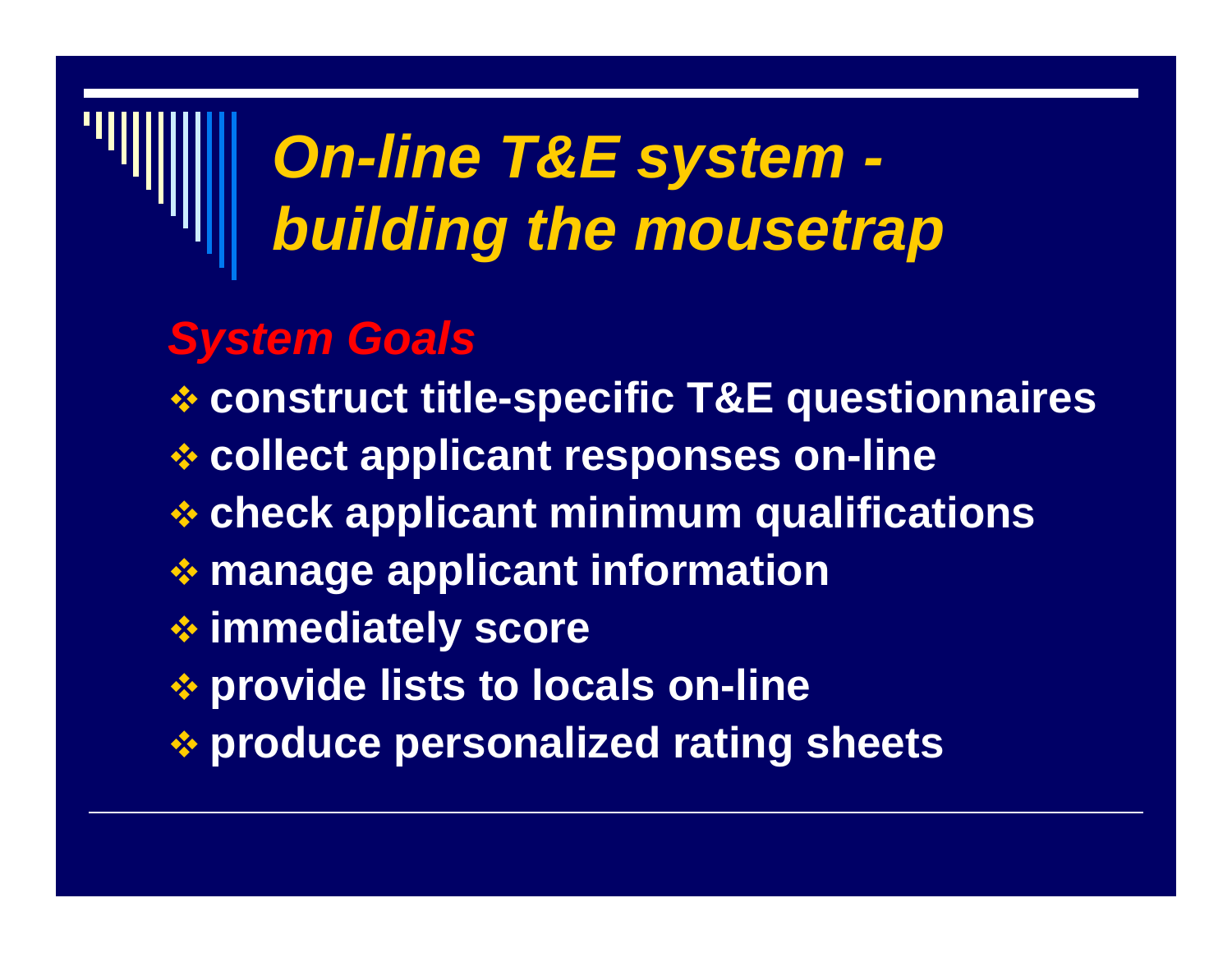- *Structured Response Model – differences for test developers*
- **changes where time spent and expertise used**
- **requires more time and rigor in the front end**
- **once developed process is more efficient and the workload is less dependent on # of candidates**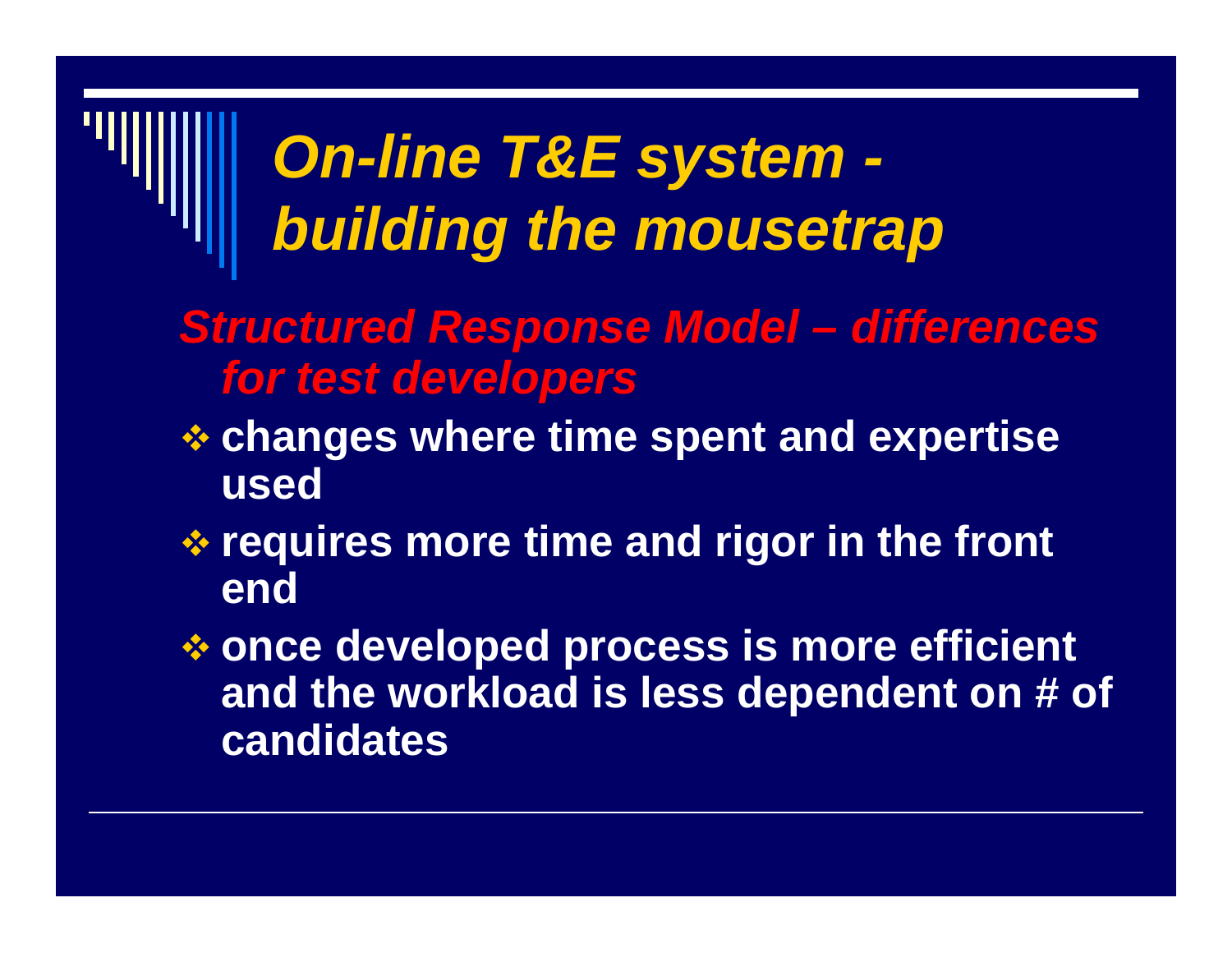

*Staff resistance* **validity concerns previous approach satisfactory, why change? questionnaire development workload**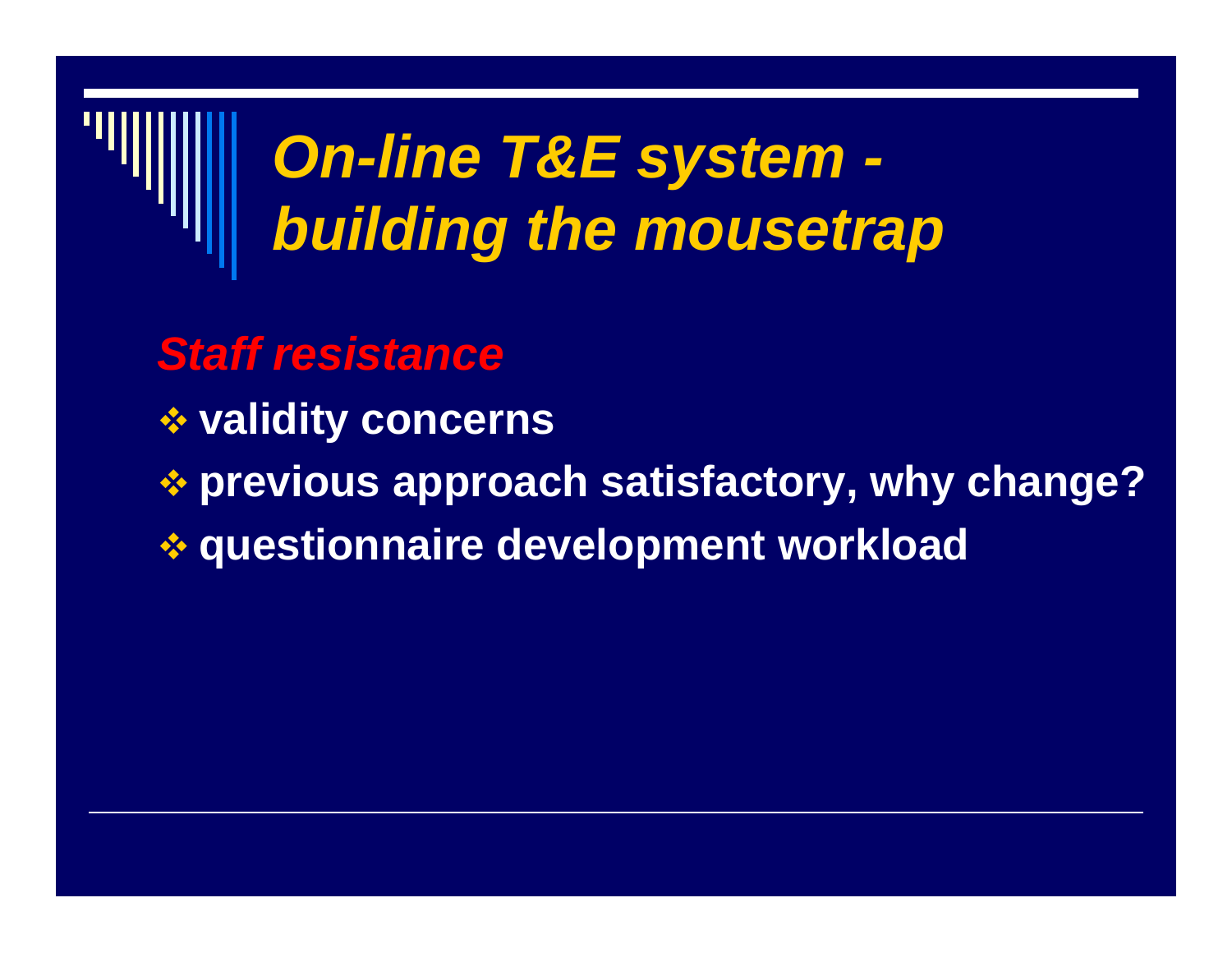- *Structured response model – difference for candidates*
- **candidates are presented with a set of response options**
- **answered via a pull-down menu or a 'checkoff' box from among the options presented new system parallels old process**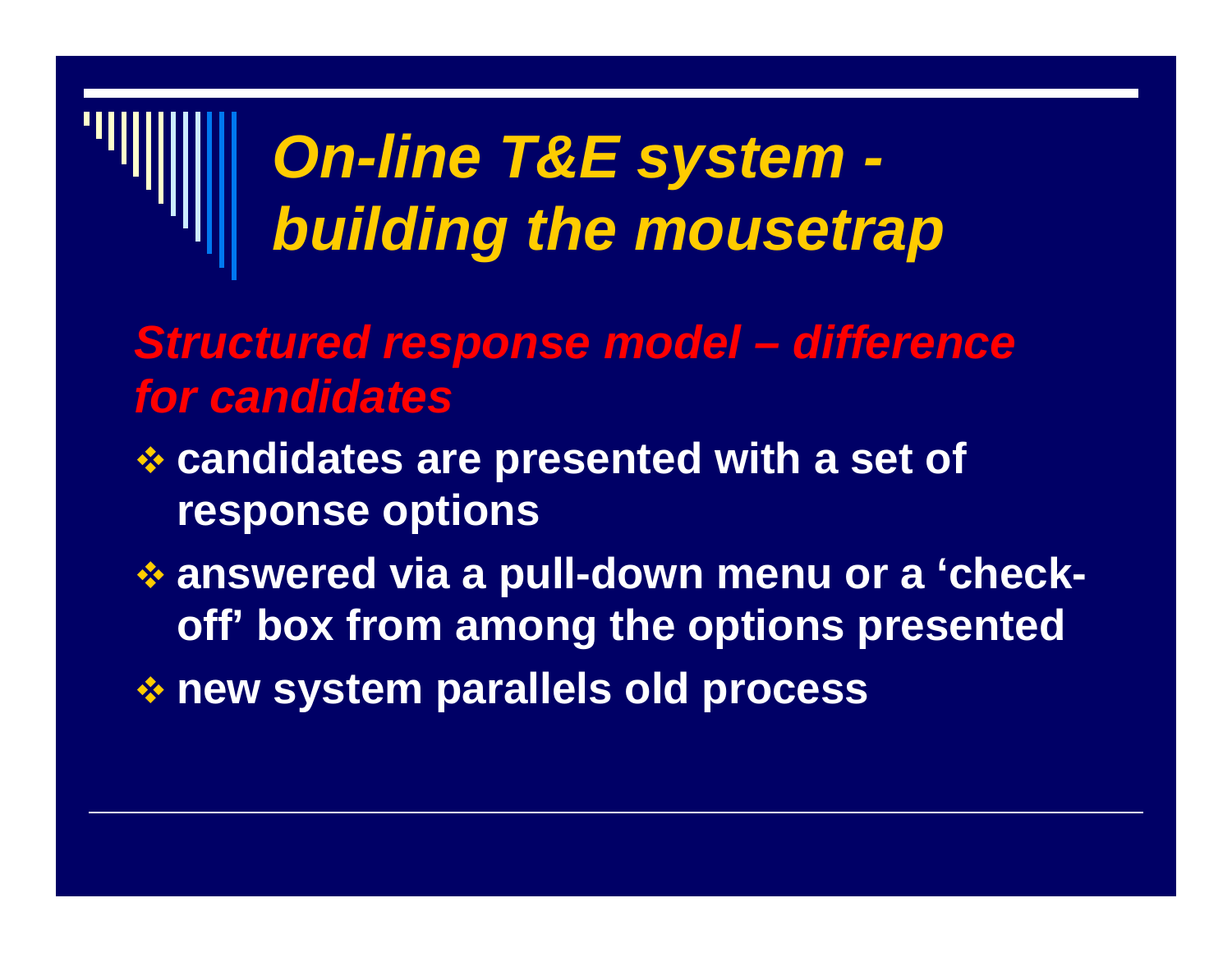### *On-line T&E system building the mousetrap T&E Questionnaires* **rating based solely on questionnaire resume & attached info NOT considered** *Advantages* **more objective and consistent rating reduces resources required for rating produces eligible lists faster**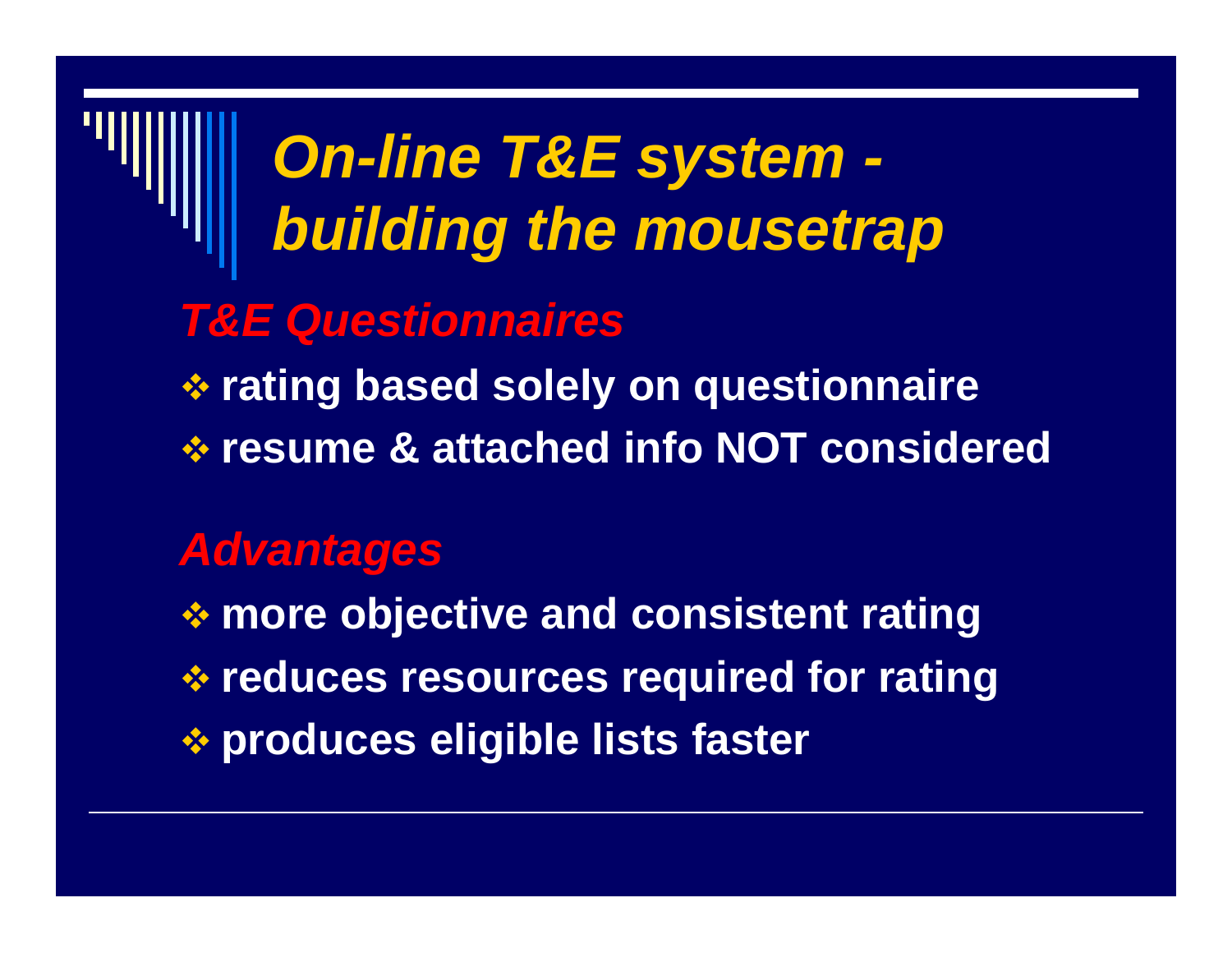## *On-line T&E system – springing the mousetrap*

*Candidates experienced problems* **couldn't log on (incorrectly entered SSNs) browsers didn't interface properly PC's set up to not accept cookies if too long between responses, candidates needed to refresh**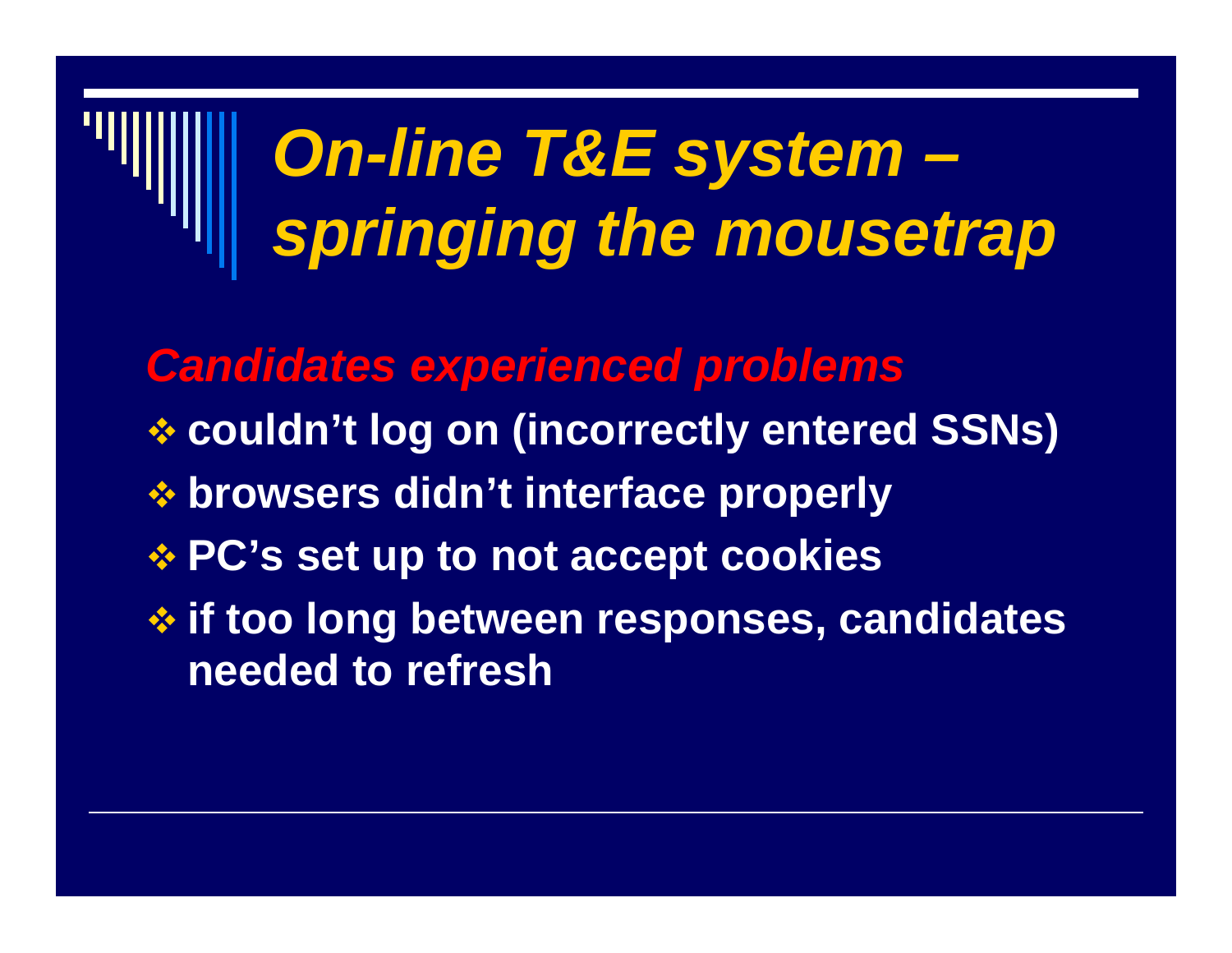### *On-line T&E system – springing the mousetrap*

*Candidates experienced problems*

- **candidates repeatedly 'pressing' submit button before records written**
- **candidate review summary didn't match input data**
- **candidate received wrong score – bookmarked and resubmitted data**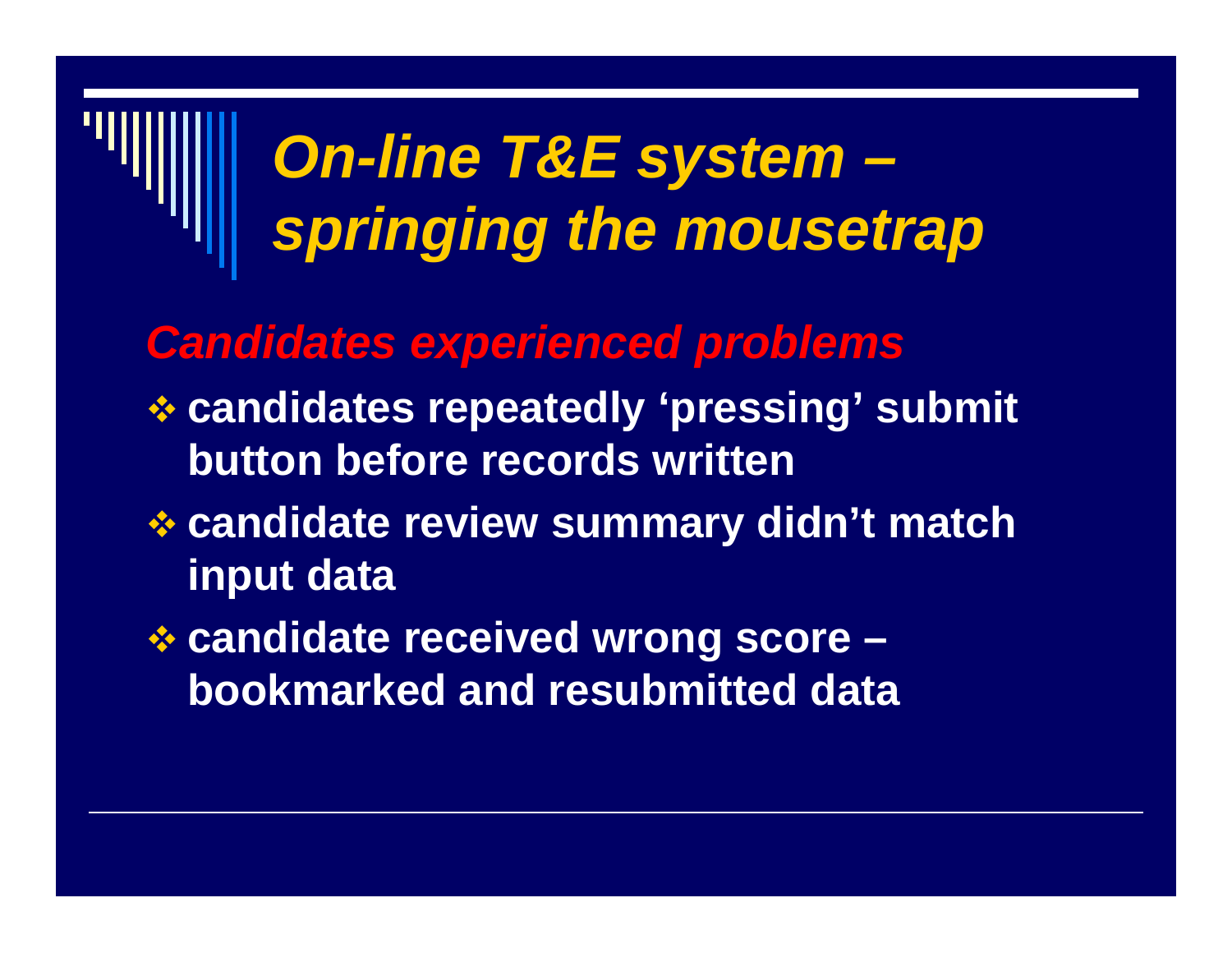

*Candidates delay submission*

- **In 2004, >85% of Librarians waited until last two days**
- **100% submitted by last day**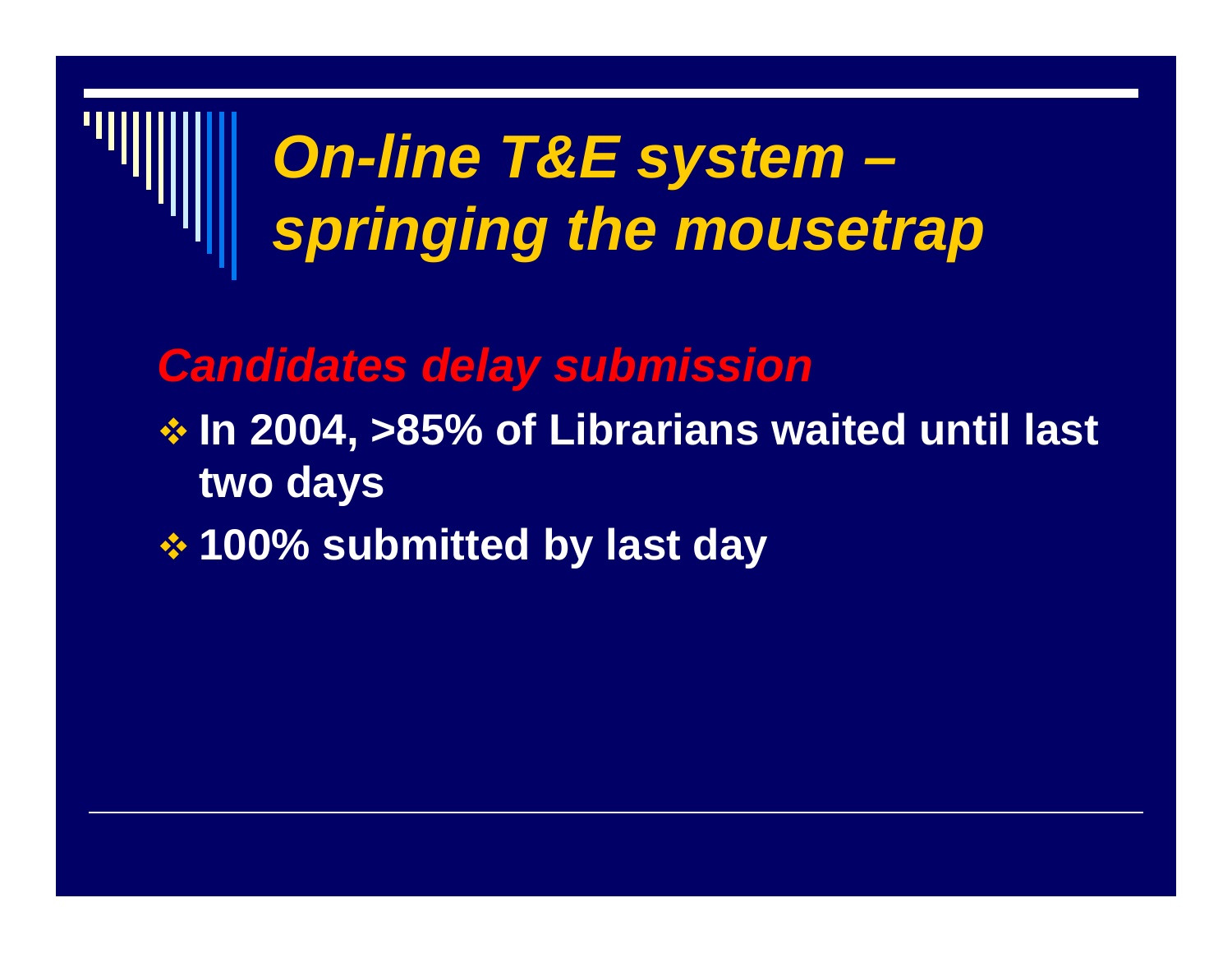

*Paper Copy of Questionnaire*

 **NYS law stipulates that if requested, citizens must be provided with a nonelectronic copy of documents they must complete.**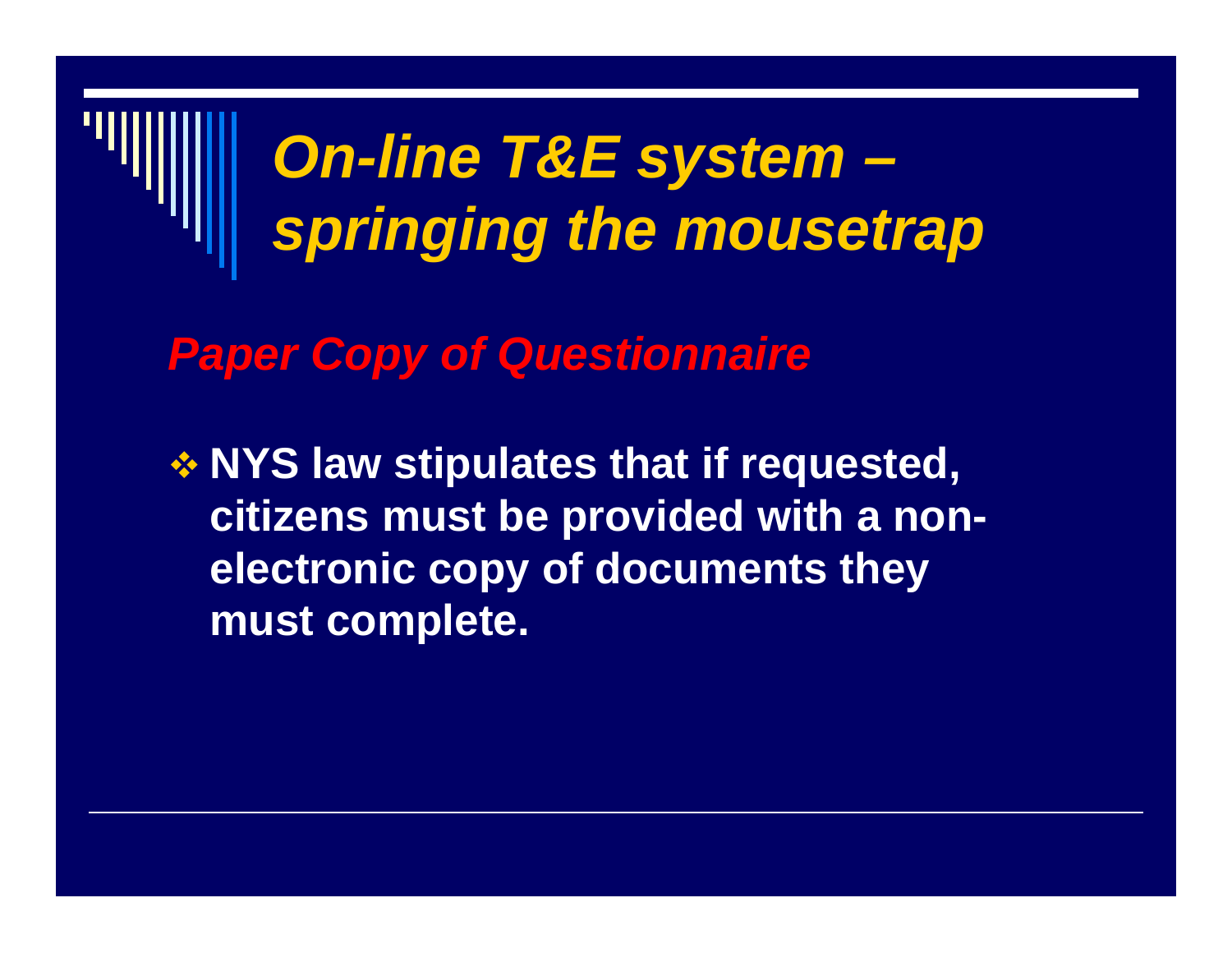

*Candidates' willingness to use the Web* **optional in 2003 (Librarians) 60% used web 40% used hard copy**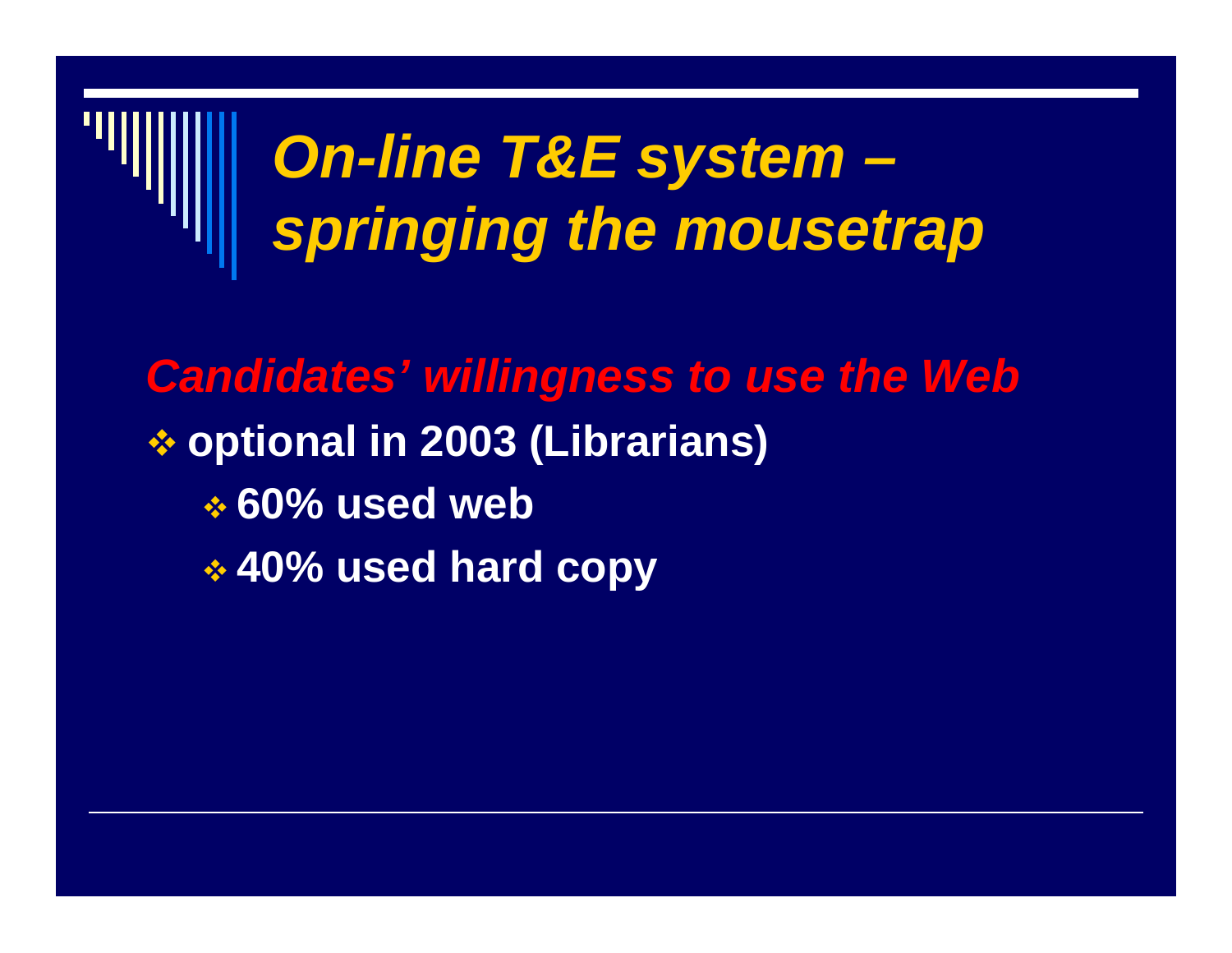### *On-line T&E system – tweaking the mousetrap*

*Inform candidates to log on Web site early* **provides time to correct glitches allows candidates time to gather material needed to respond**

**ameliorates last minute crush on help desk**

*Candidates – gather ye info ere the last minute*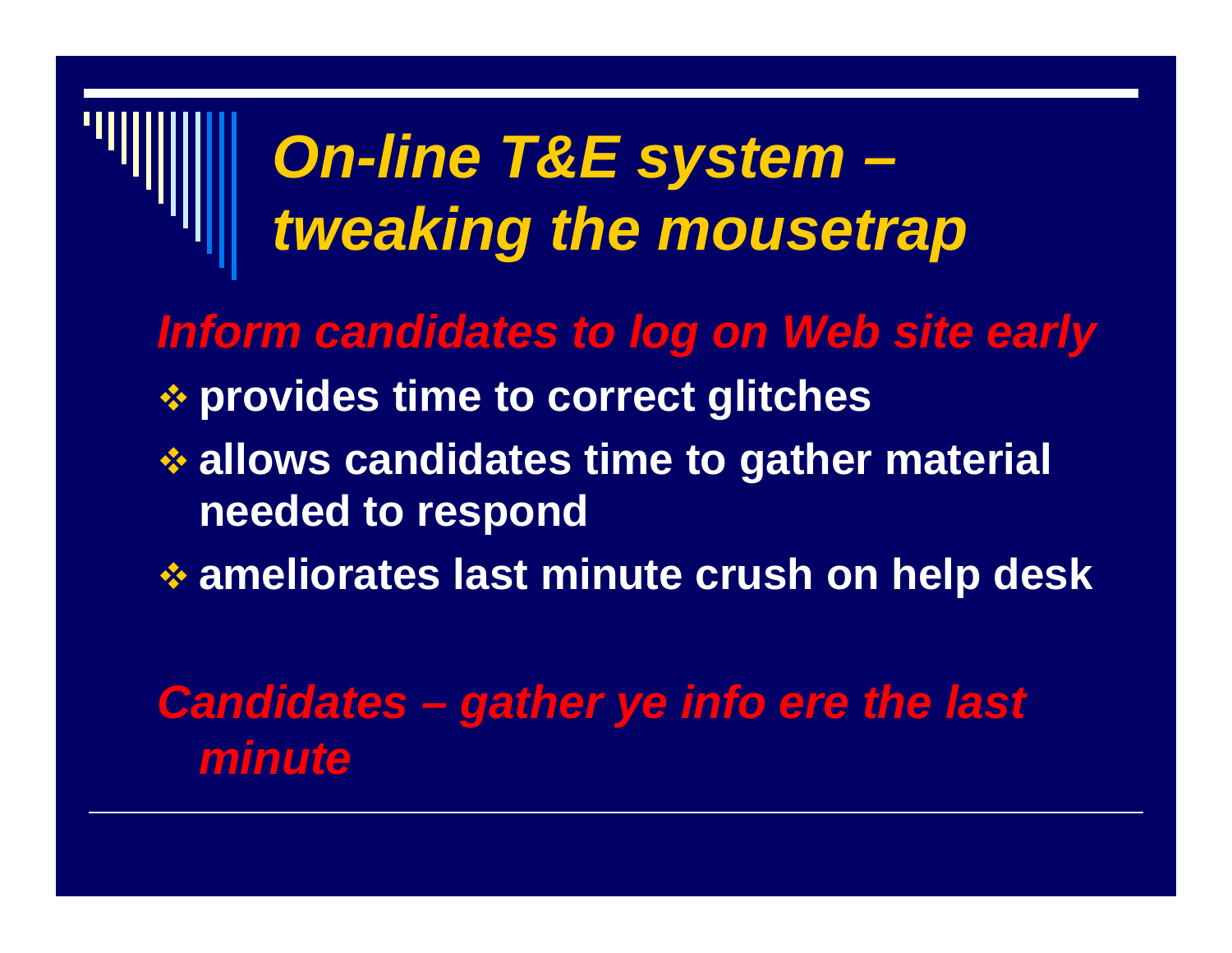### *On-line T&E system – tweaking the mousetrap*

- *Set up submission tracking system*
- **Forensic Scientist series – 56 examinations**
- **submission period May 1 to May 31**
- **as of May 10**
	- **204 candidates registered**
	- **29 candidates started**
	- $\frac{1}{2}$ **6 candidates completed**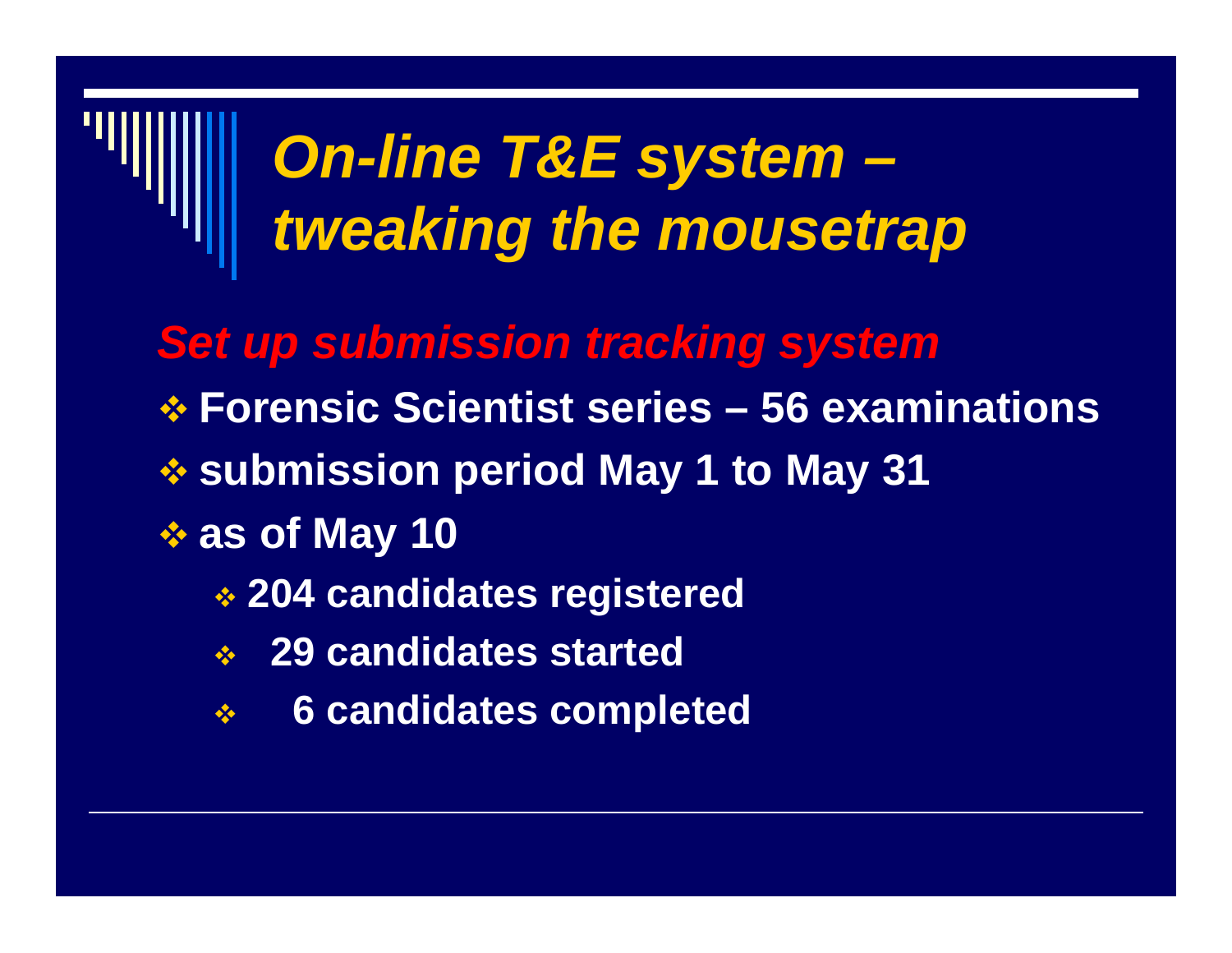### *On-line T&E system – tweaking the mousetrap*

#### *Set up a help desk*

**e-mail and phone line to answer questions**

- **answer technical Web interface questions only**
- **do not guide candidates in how to respond to content**

*Don't schedule final submission date for over a weekend*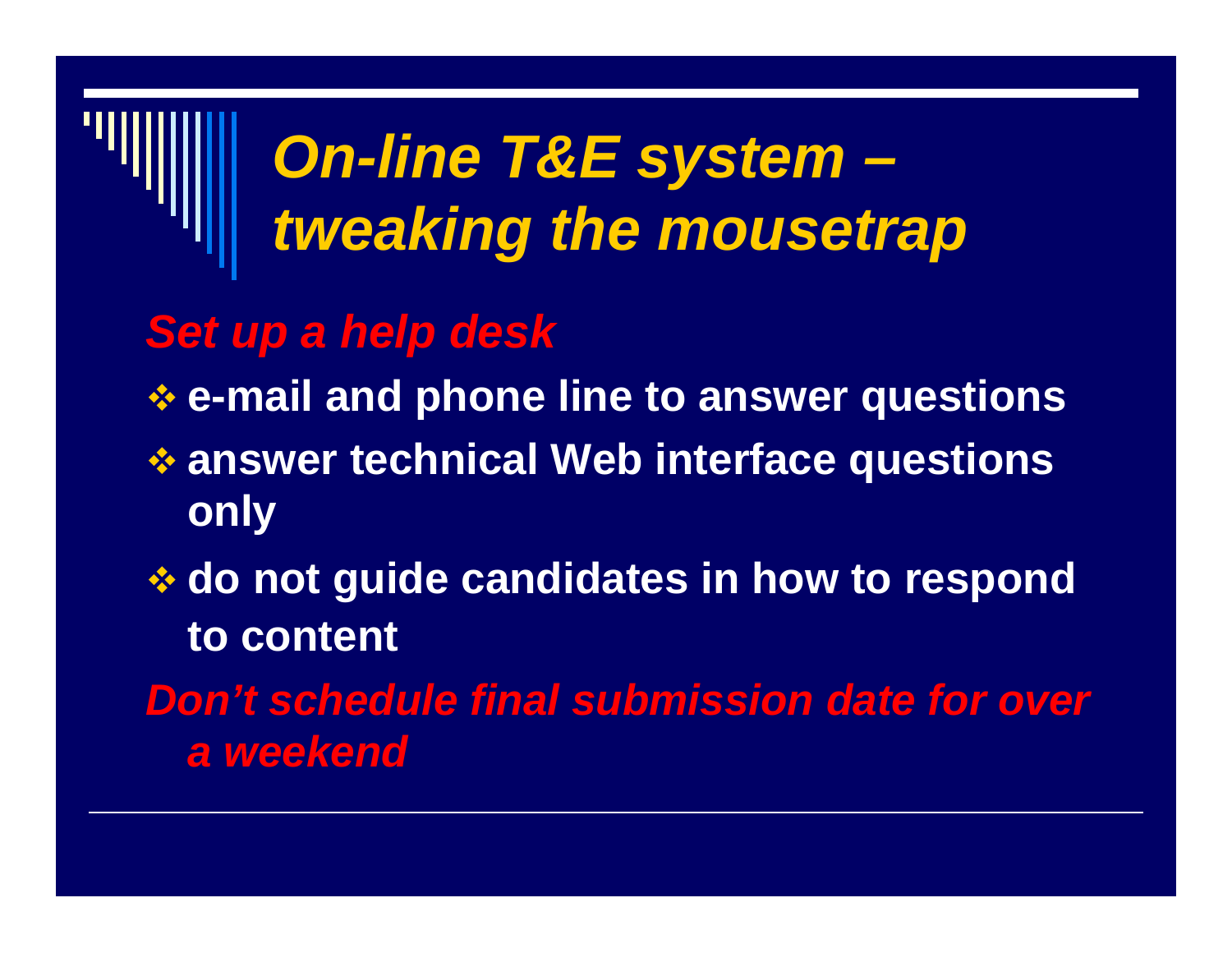### *On-line T&E system – a better mousetrap?*

#### *Measurement Implications*

- **constructed response – difficult to verify the often ambiguous statements made by candidates**
- **<del><b>**  $\diamond$  structured response− gathers same</del> **information from all candidates**

*Candidates must provide a specific reference of an individual who can verify all claims*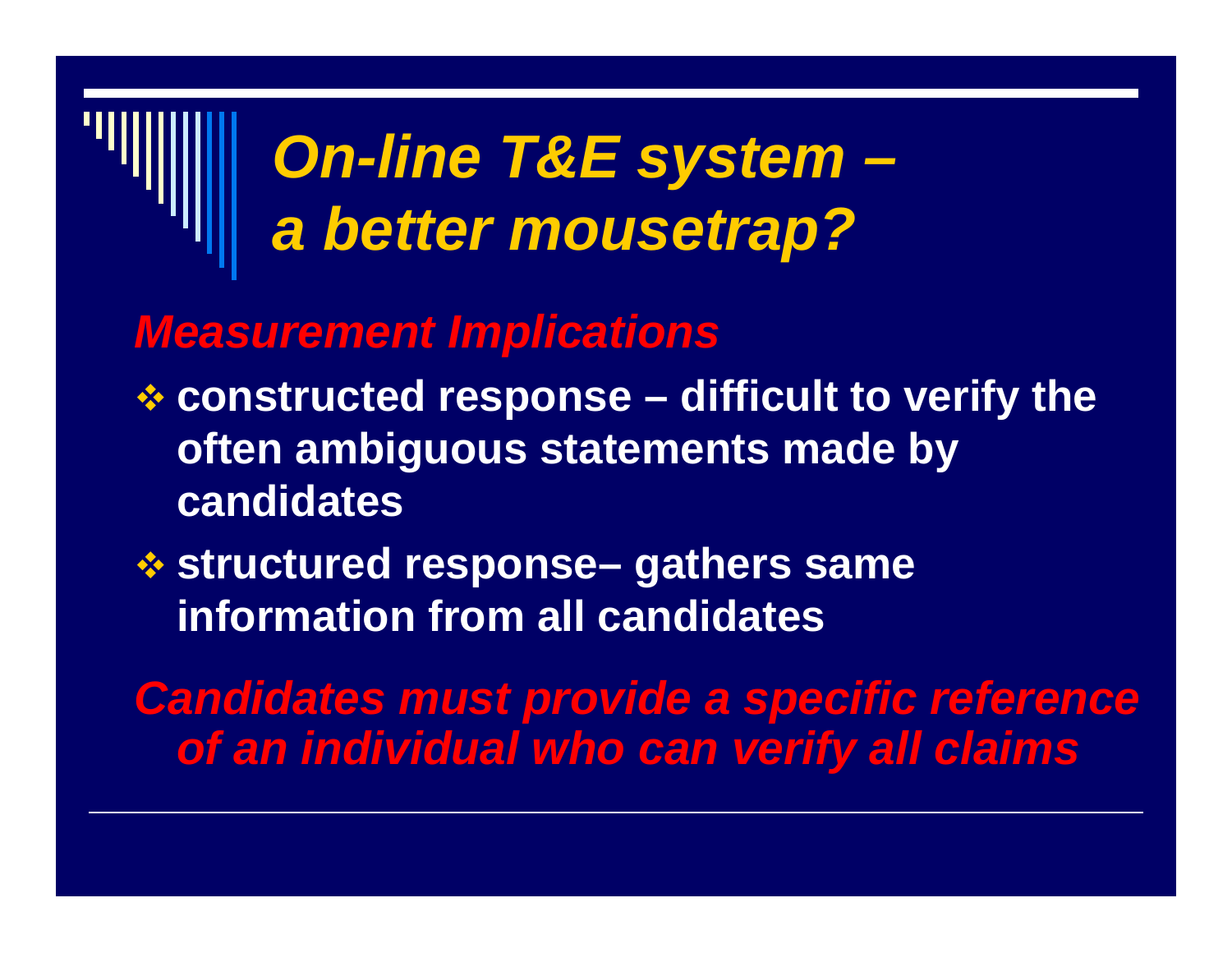

*Measurement Implications - verification of responses*

 **harder to purposefully cheat harder to unintentionally cheat**

*Agencies are responsible for verification*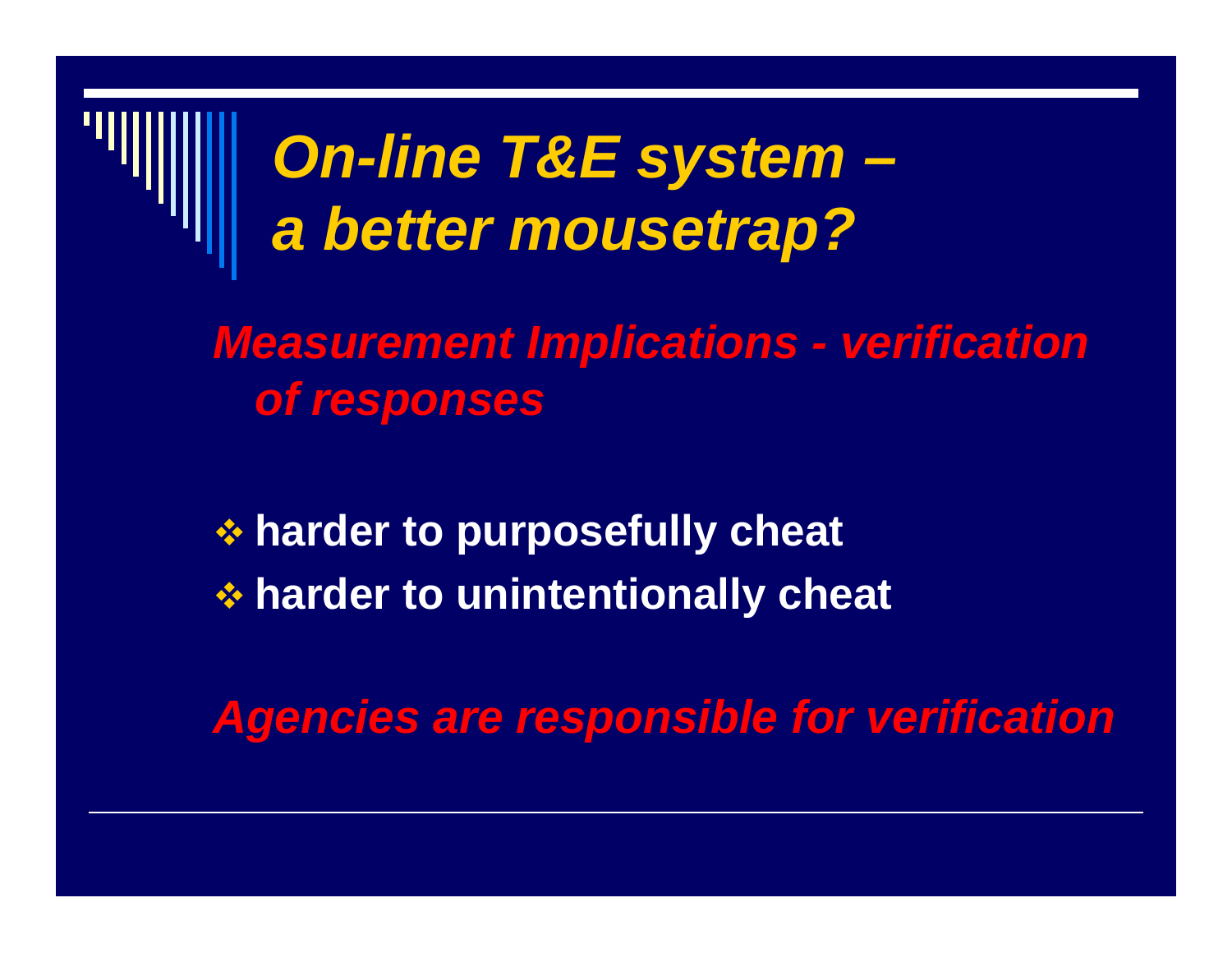### *On-line T&E system – a better mousetrap?*

- **constructed response– often difficult to decipher overlapping periods of full-time experience**
- **structured response - prevents candidates from receiving credit more than once for a single period of employment**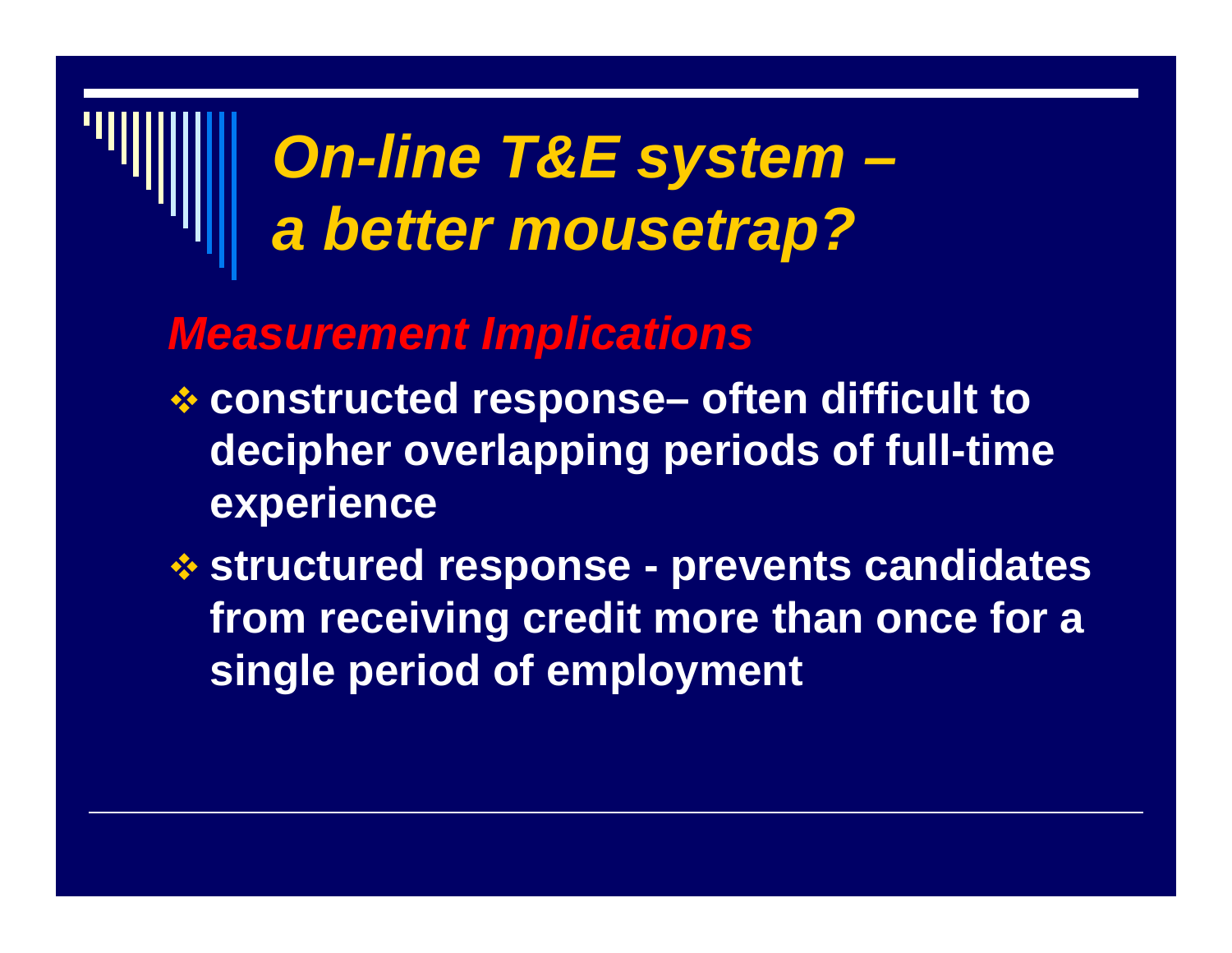### *On-line T&E system – a better mousetrap?*

- **constructed response– often difficult to sort out part-time work**
- **❖ structured response– allows applicants to receive credit for overlapping periods of acceptable part-time employment**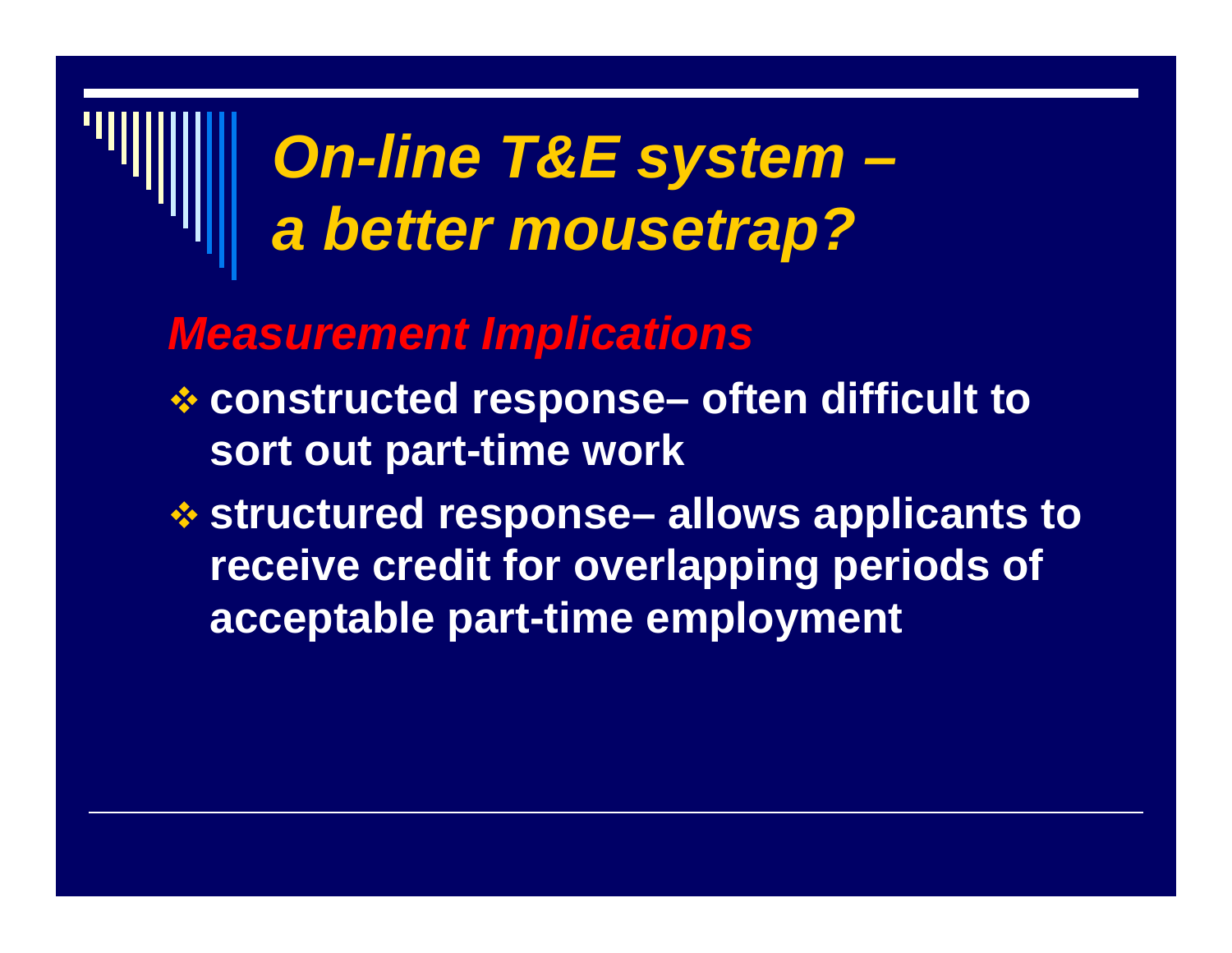

- **constructed response– much experience/training severely dichotomized in scoring**
- **structured response– allows for easy scoring of continuous variables**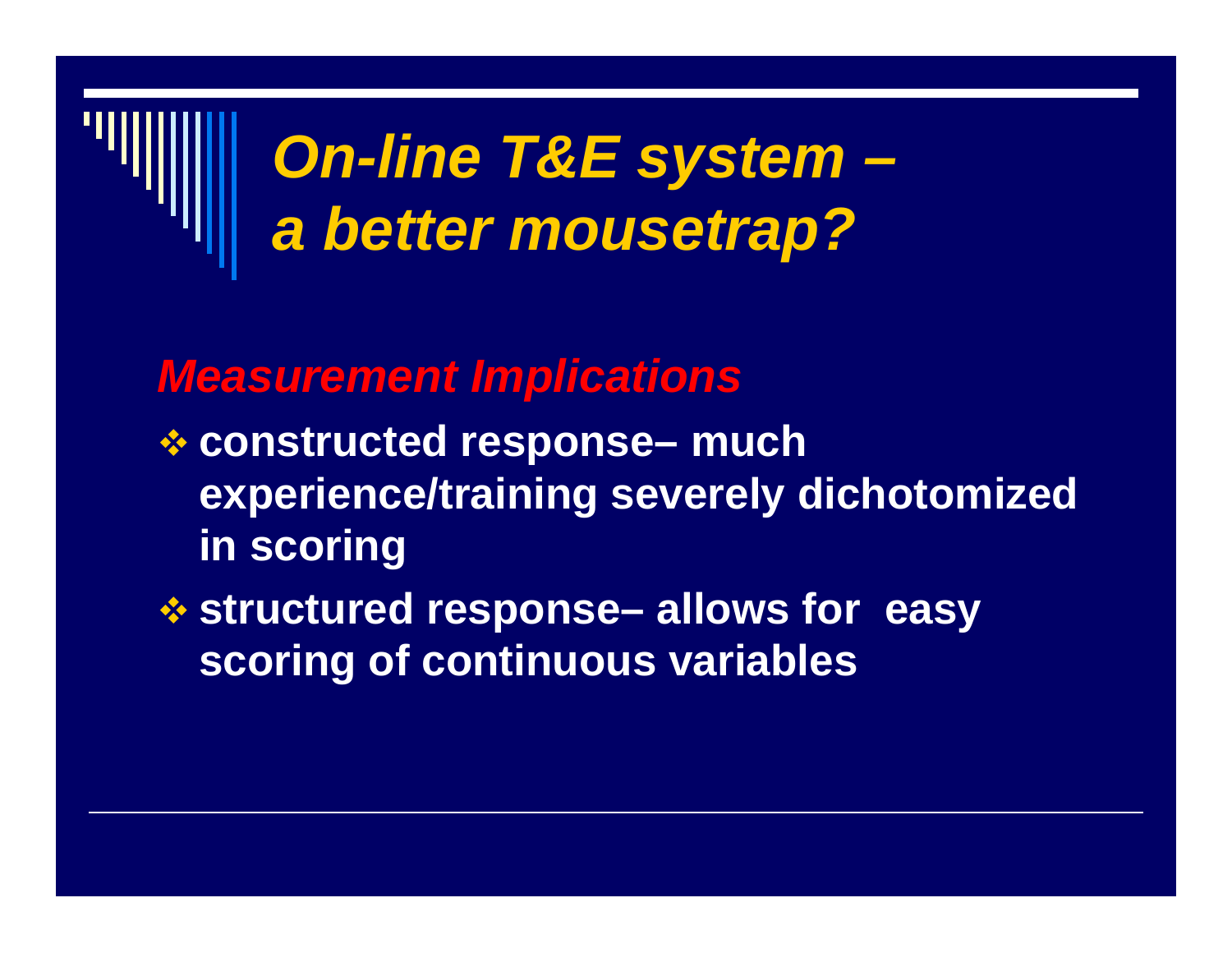### *On-line T&E system – a better mousetrap?*

#### *Don't ask; don't tell*

#### **'mandatory' in 2004 (with exception clause) - 100% used web**

#### *Make prior responses available*

 **The system allowed candidates to access responses from 2003, flood the data fields and then update the information**

#### *Candidates loved this option!*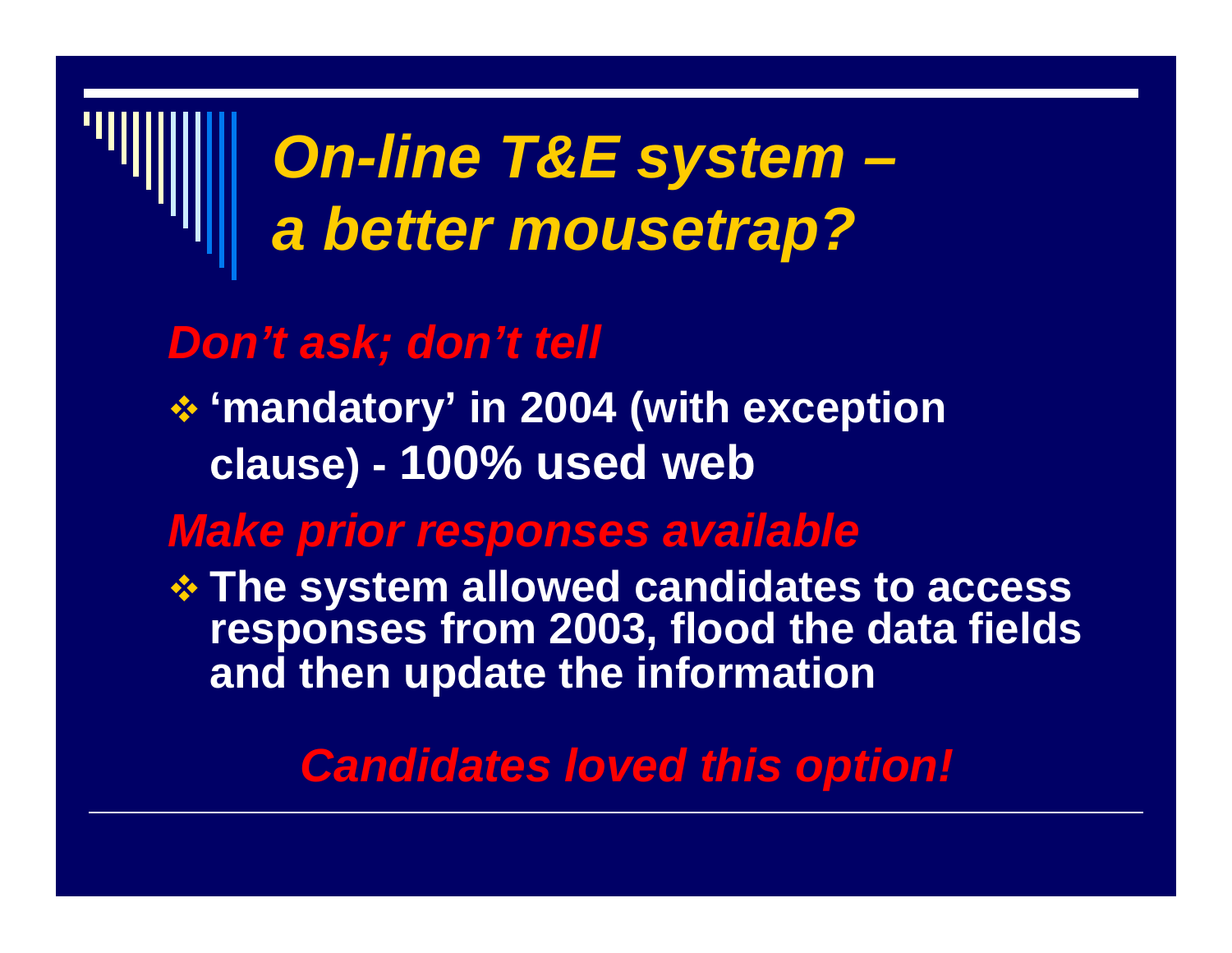#### *On-line T&E system – a better mousetrap?*

#### *Faster processing*

 **in 2002 constructed response model used**

**time to finalize results – 4 months**

 **in 2003 web model with paper submission option**

**time to finalize results – 2 months**

**in 2004 web only submission**

**time to finalize results – 8 days**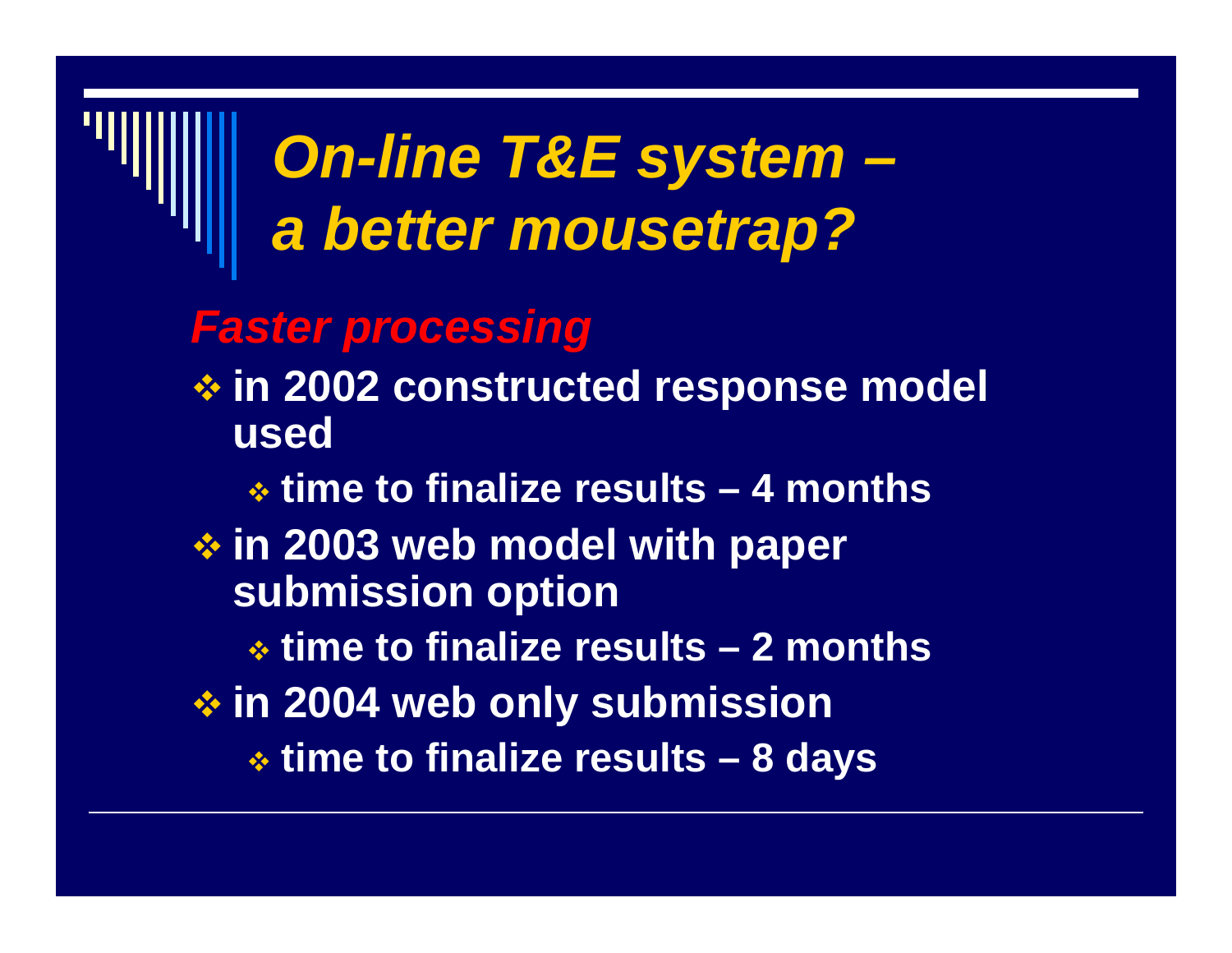

**Structured Response in 2003**

*Results approached unity*

**V.**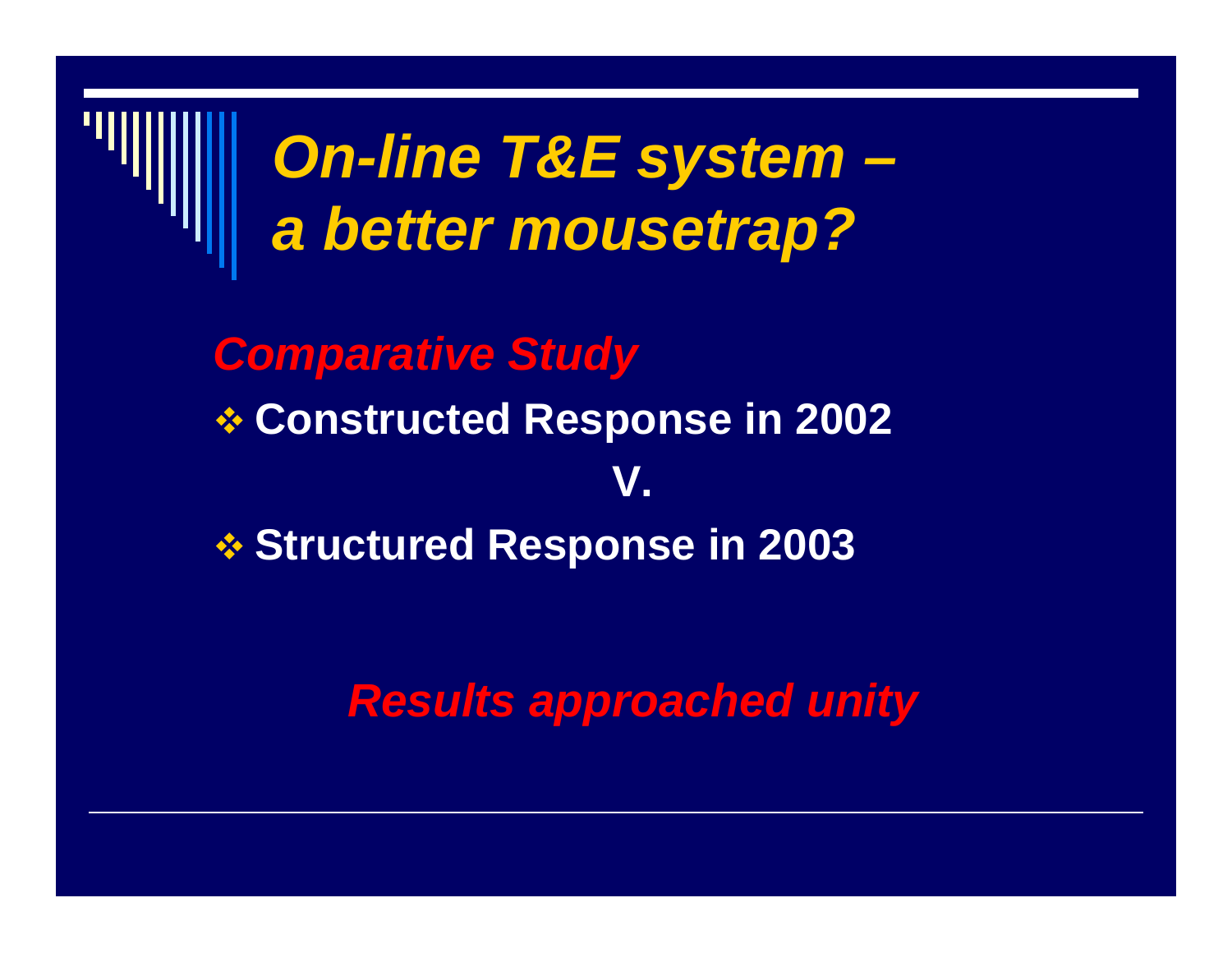### *On-line T&E system – a better mousetrap?*

- **constructed response– T&E laborious for more than a few candidates**
- **structured response - program can quickly and accurately score hundreds of T&E questionnaires**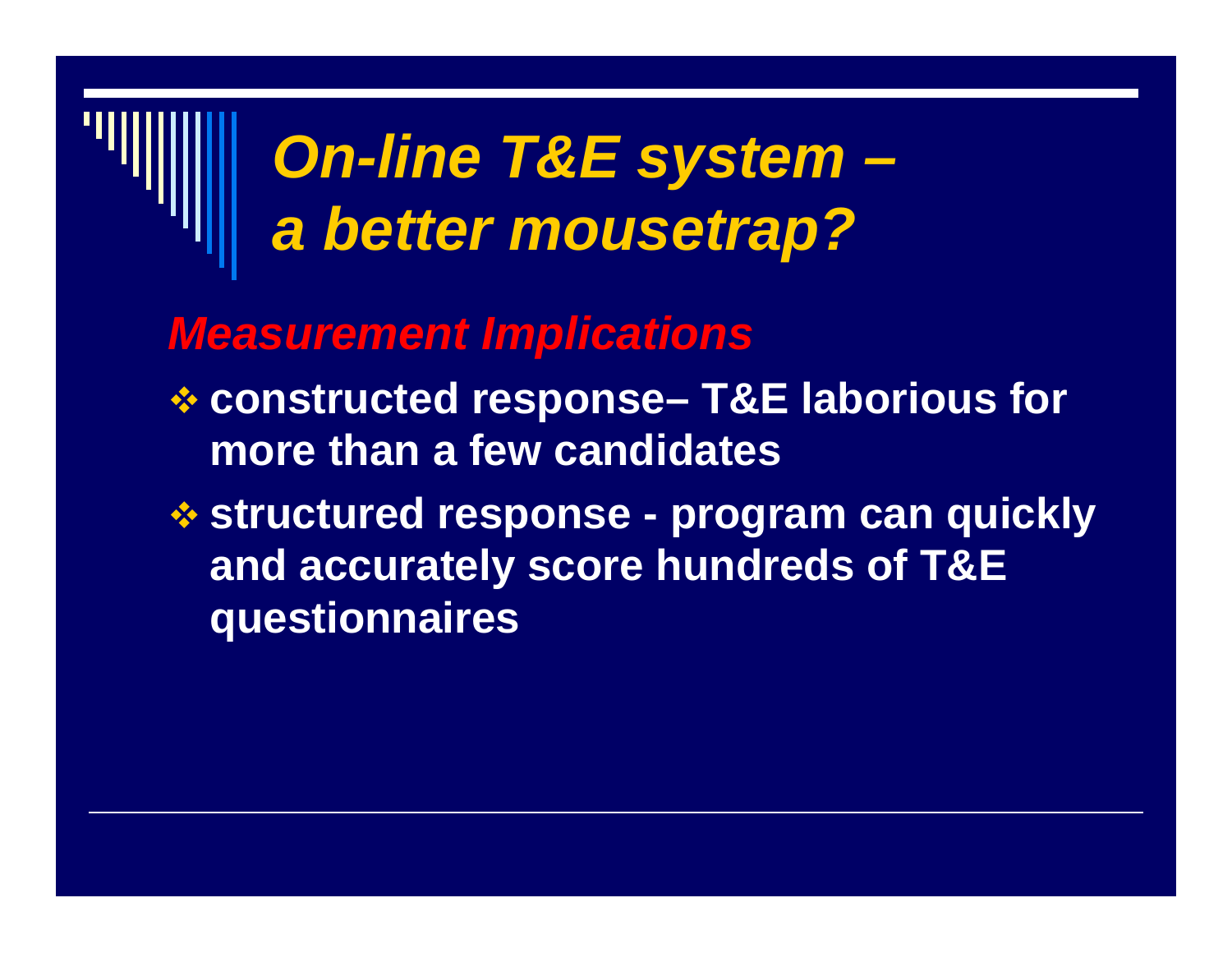

#### *Why no demonstrated validity for pointfactor T&Es—restriction of range and other issues*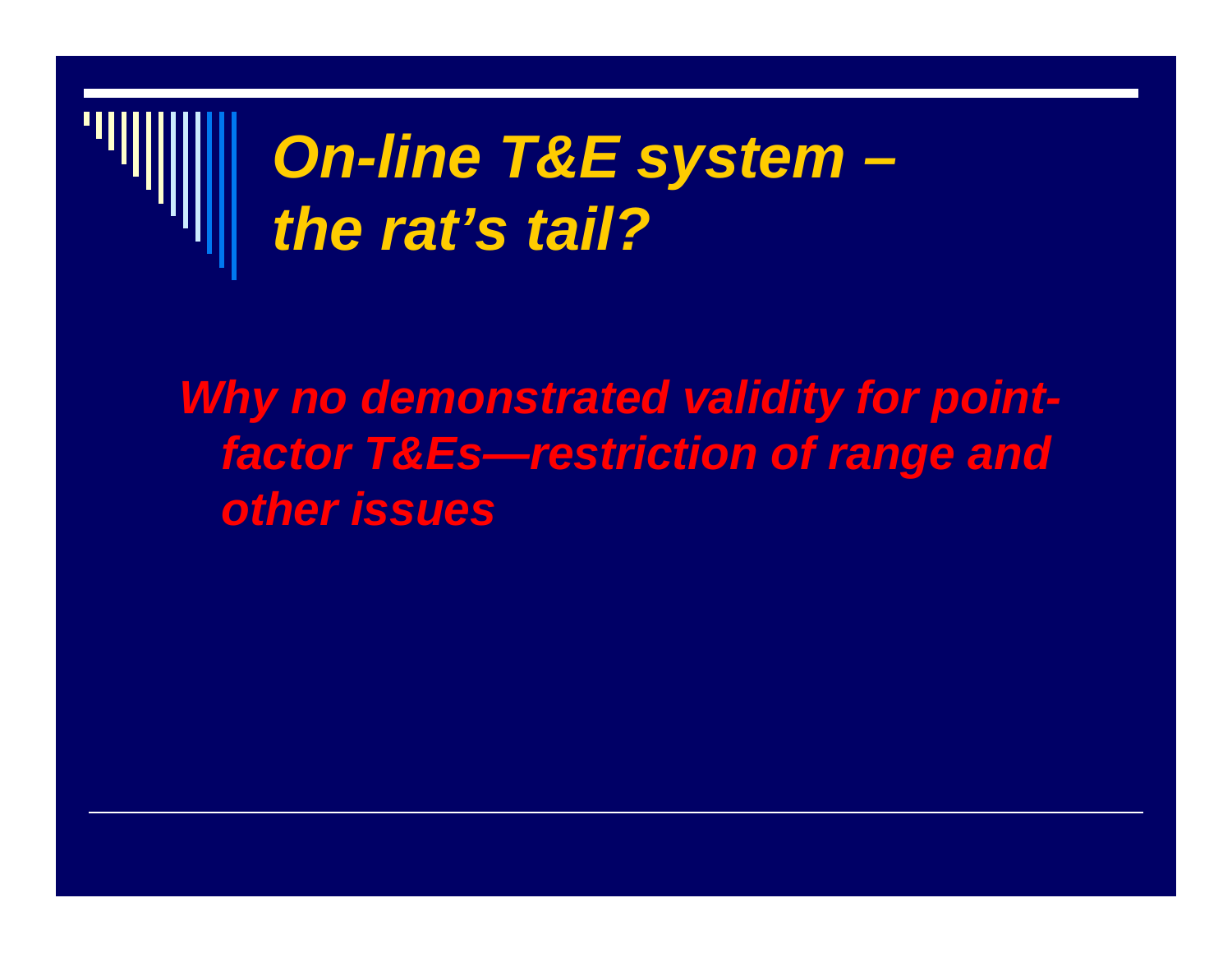

#### *On-line T&E system – catching the right mice*

#### *The Task Force will*

- **research and design T&E models to enhance validity** 
	- **behavioral consistency**
	- **task based**
	- **KSA based**
	- **achievement record**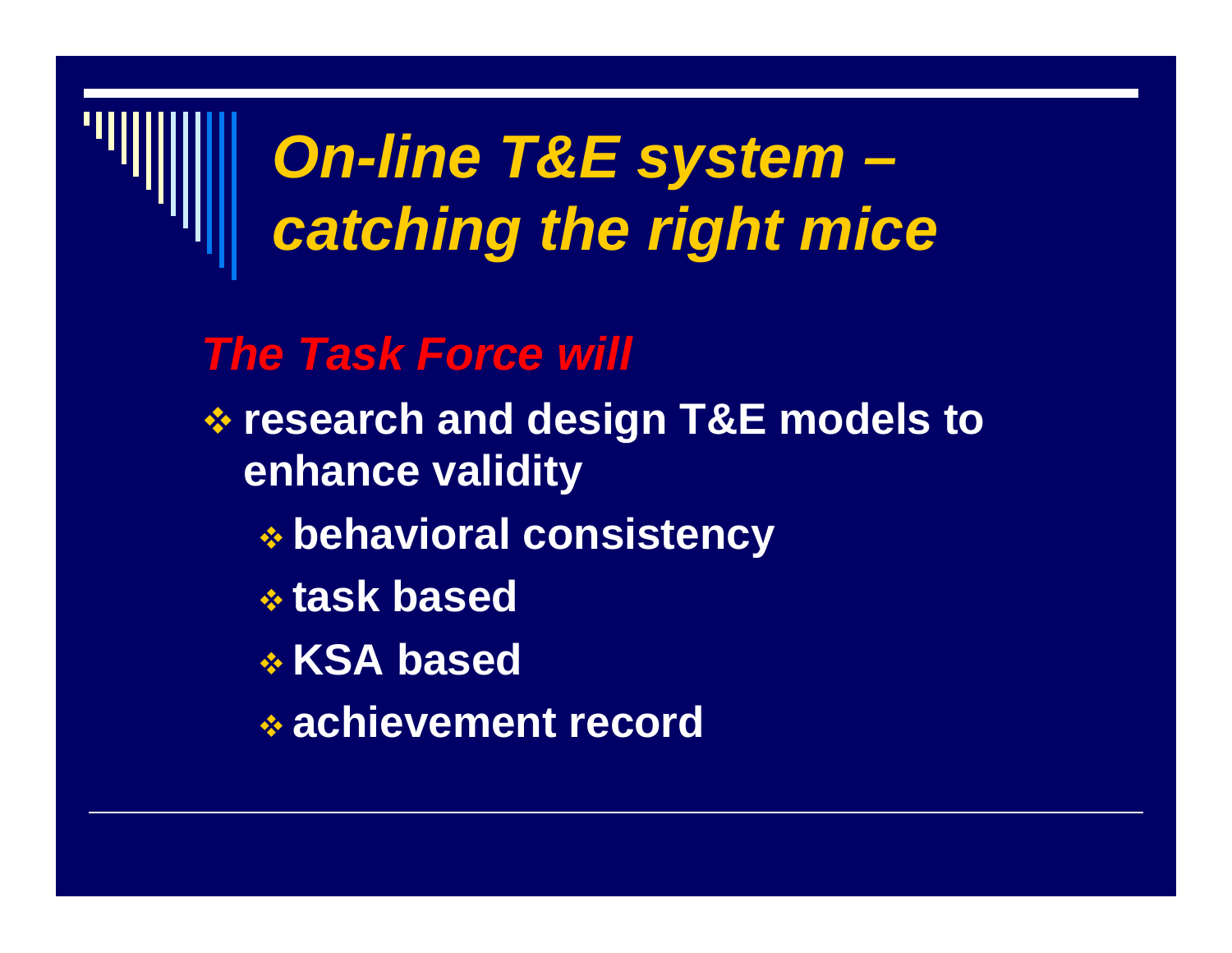

#### *On-line T&E system – catching the right mice*

*The Task Force will*

- **develop 3-4 alternative T&E models**
- **develop protocols for appropriate application of alternative T&E models**
- **develop web delivery mechanisms**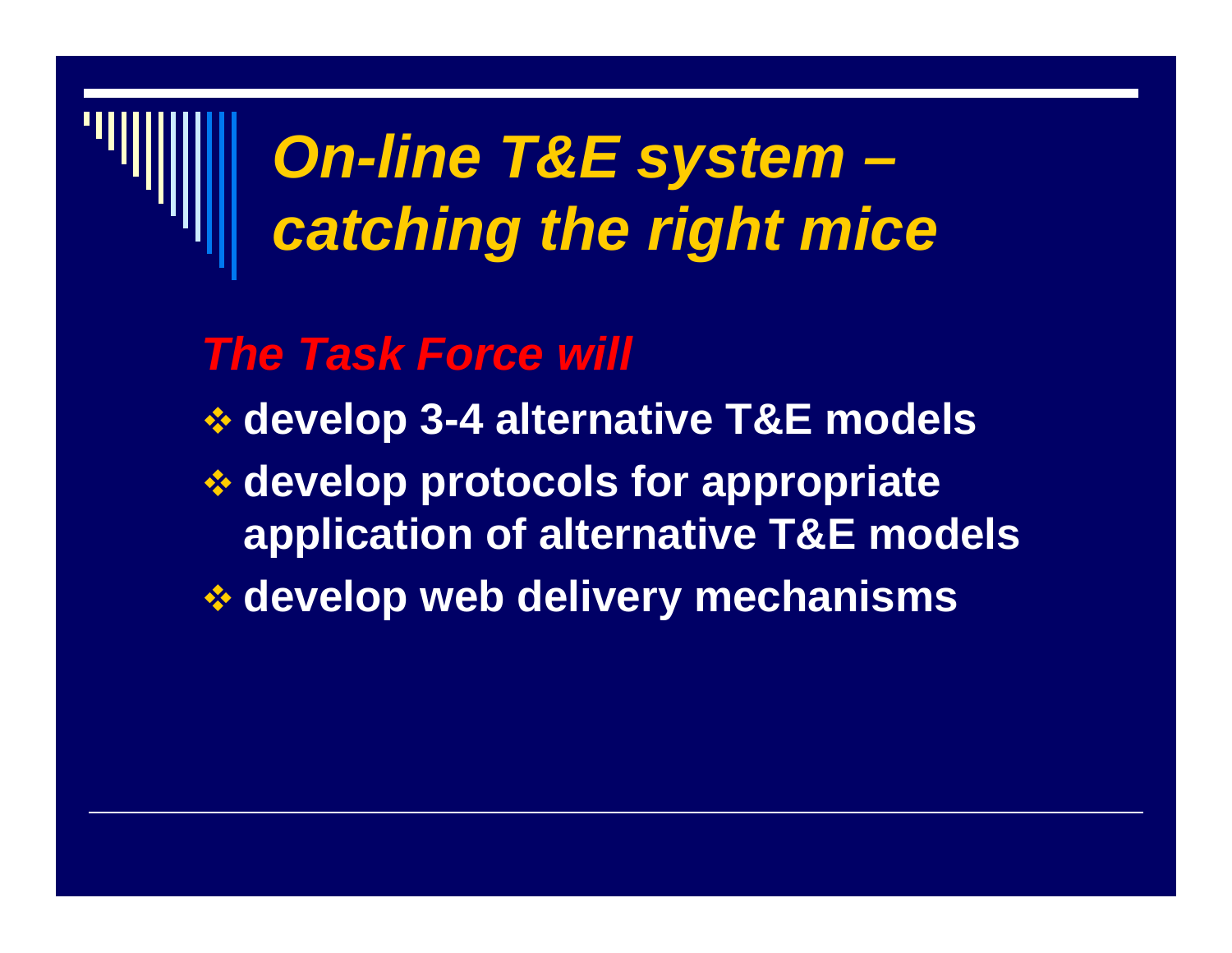

#### *The Task Force will*

 **set up a methodology for greater interaction with job experts during T&E development**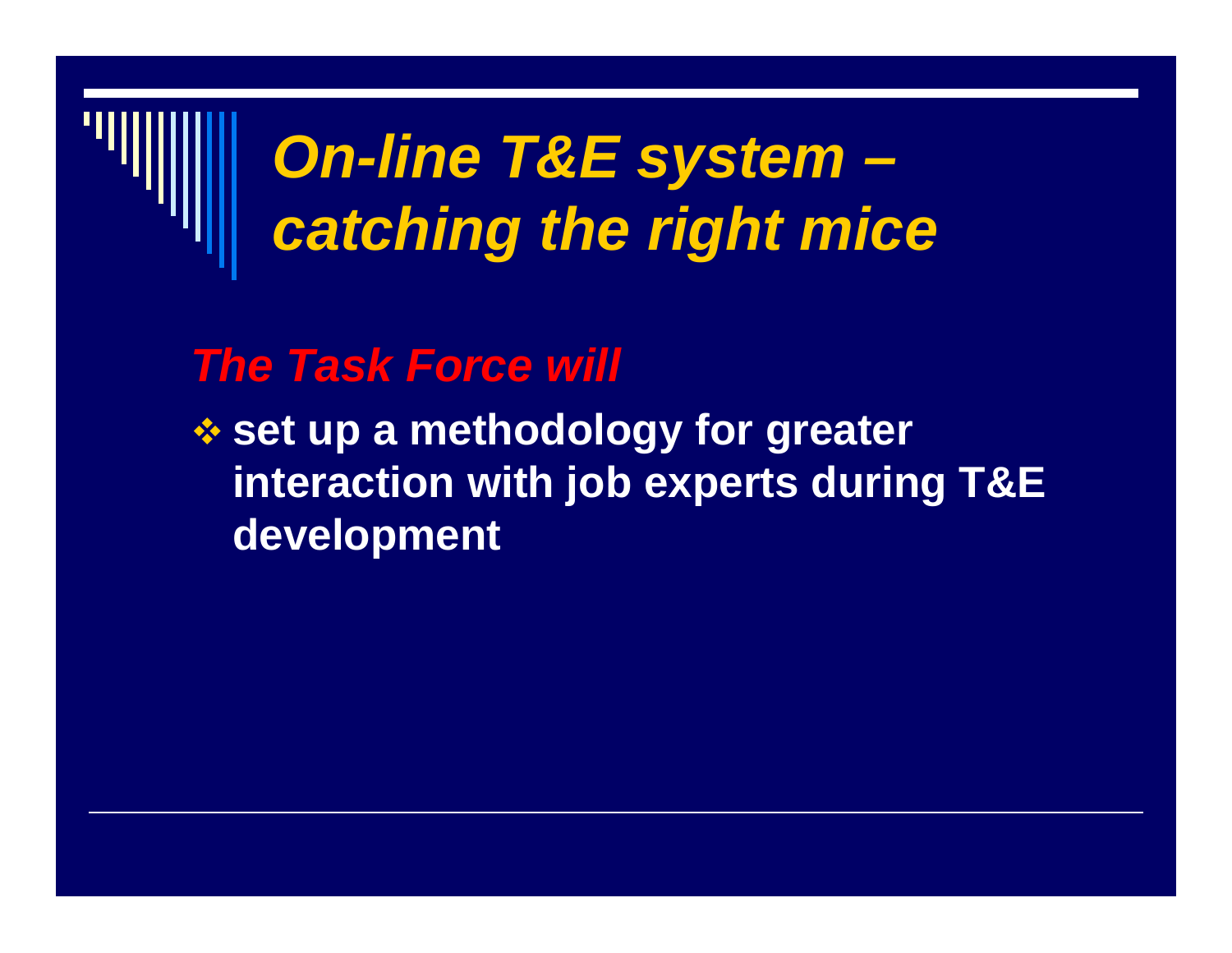### *On-line T&E system – catching the right mice*

#### *The Task Force will*

- **develop approaches & benchmarks for evaluating the effectiveness of T&Es**
- **determine item & test analysis methodologies for T&E responses and scores**
- **conduct validity studies to improve the quality of subsequent holdings**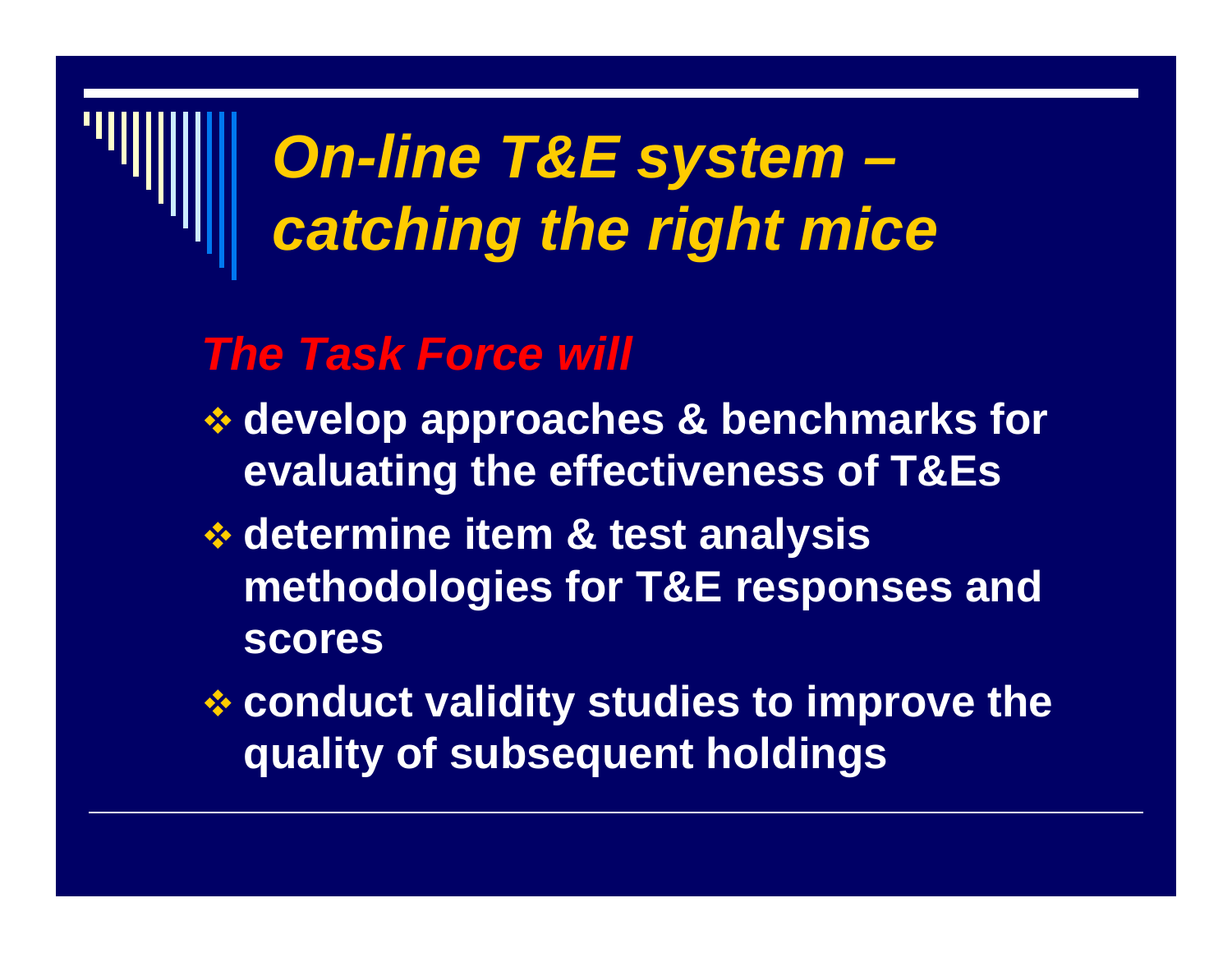### *On-line T&E system – building a better trap*

*Library of model sections & questions*

- **a library of T&E questions will become available to all examiners**
- **examiners will be able to utilize questions developed for one title that are appropriate to another**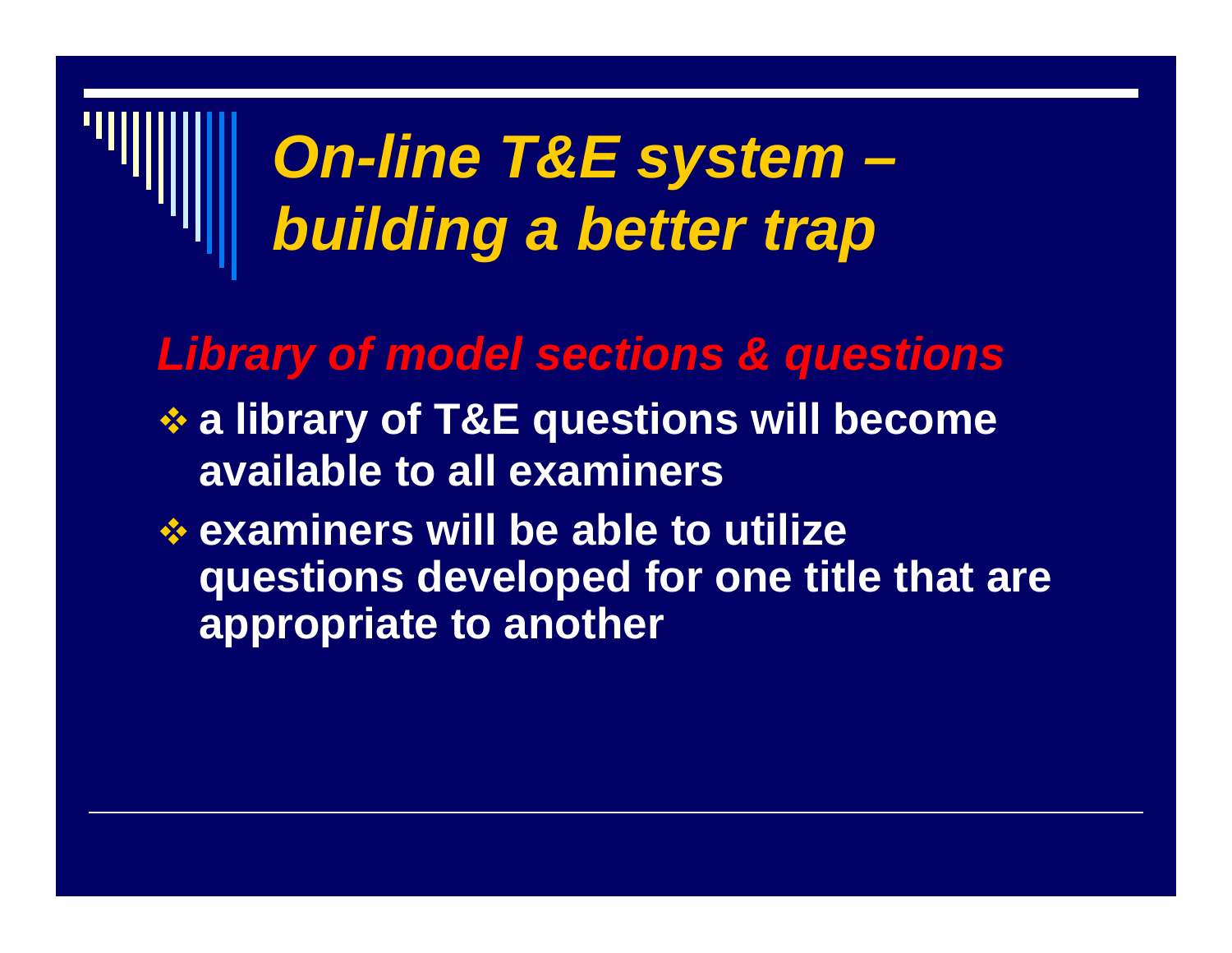### *On-line T&E system – building a better trap*

- *T&E development & administration easier and more efficient*
- **the more T&E examinations moved to the system, and the more years they run, the greater the savings in professional staff time**
- **improves the efficiency and effectiveness of the T&E examination service function**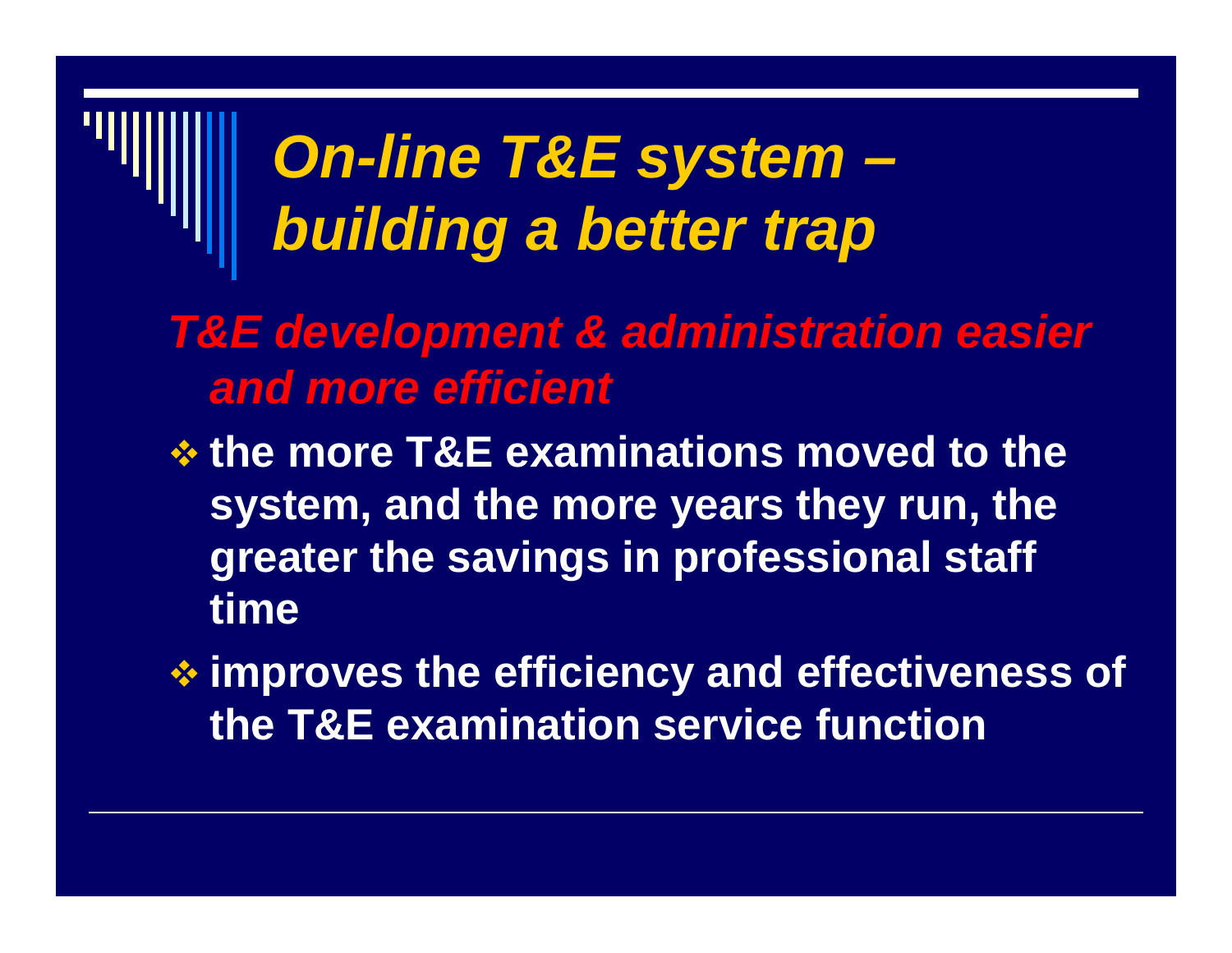#### *On-line T&E system – building a better trap*

- *Web-based T&E system*
- **T&Es with improved validity**
- **more job expert involvement**
- **increased staff efficiency (once structured response format is done, reiteration is like m/c test)**
- **all T&Es web delivered**